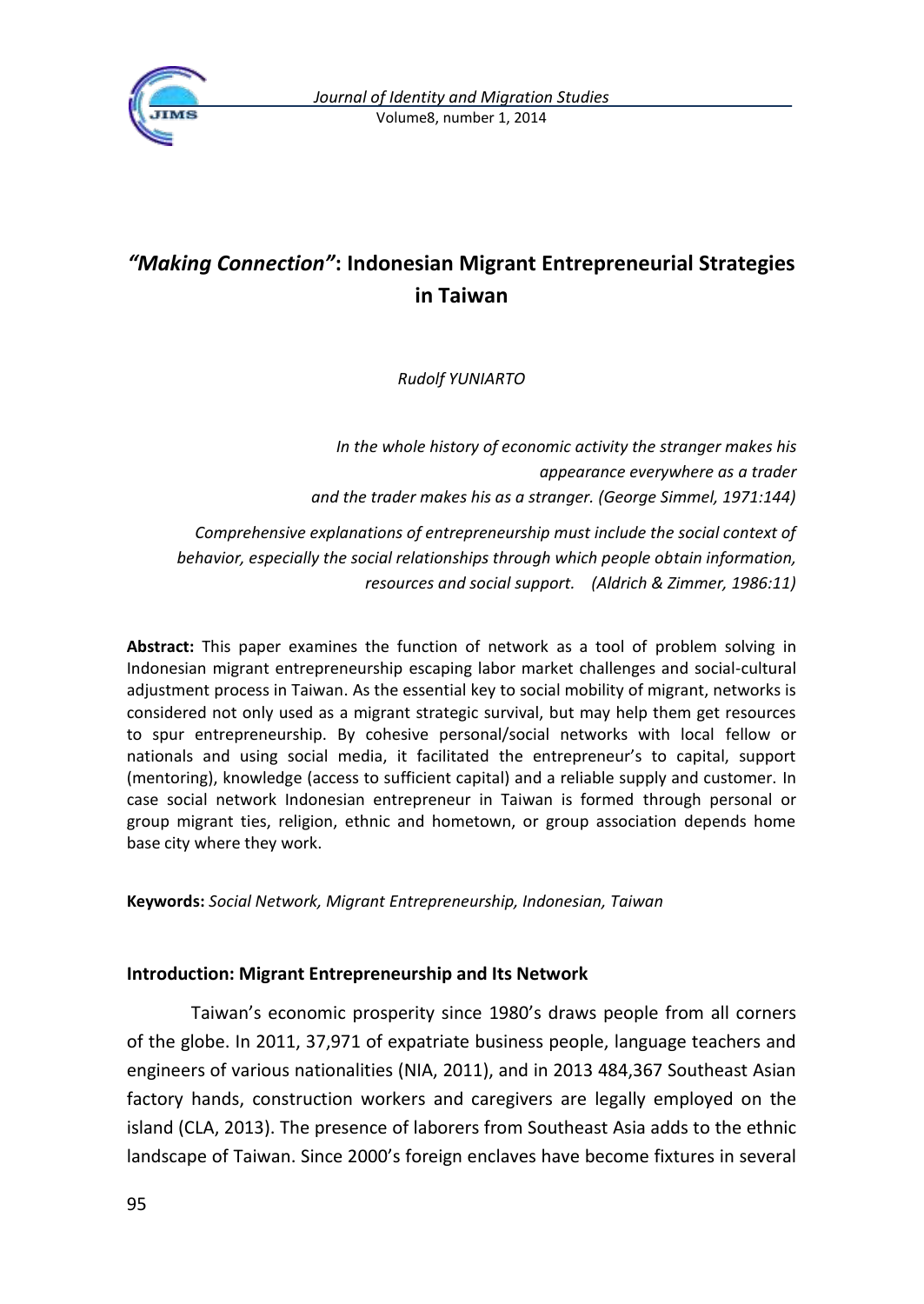

places which were ethnically homogeneous communities. Memorial Park in downtown Taipei is crowded with Filipino workers exchanging gossip and newspapers. The Taoyuan, Taipei, Kaoshiung Railway Station is another place where workers from the Indonesia, Thailand and Vietnam countries like to gather. In these developments of the foreign enclave on the other side encourage the growth of the ethnic economy enclave, several of the foreign businesses around the station's now full of stores sell newspapers, books, VCDs and DVDs in local language and full of restaurants, remittance bank, shipping as well.

On any given weekend, many migrants heading toward the migrant enclave meet their relatives or relaxing. They gather to sing, talking, eating and cheer as they use karaoke parlor or watch local programs on a large television. From this image, there is a person (people) behind all these activities, but busiest to serving the entire consumers, they are businessman's own store (the entrepreneurs). For an illustration Indonesian mini market and associated businesses—a karaoke parlor and a small restaurant—operated by an entrepreneur named Ratna Sari in Taoyuan city is one of the busiest enterprises in the Taoyuan Railway station neighborhood, it functions as an Indonesian cultural center also. Madam Ratna Sari the owner, an Indonesian Chinese overseas, who moved to Taiwan more than 20 years ago, opened her store in 1996 after married with her Taiwanese husband. At first she opens very modest restaurant since the budget owned is very limited and only served local food for Taiwanese. Changing to sell Indonesian food started when she has an order for migrant after a door to door to promote her restaurant around the neighborhood. Drastically changed her mind to sell Indonesian food and rent house near station to get more customer, gradually her business is progressing. Furthermore, because seeing the great business opportunity with a growing number of Indonesian migrant workers, she activated her co-ethnic resources and networks to import various products from Indonesia and get help to innovate business place. Her family, friends, and group association become business partners. They provide all the needs of her business for the eighty percent Indonesian customer; for other help such as imported local product from Indonesia, information buying house near station, and some karaoke facilities she gets from Taiwanese friends; for cultural goods: CDs and cassettes of Indonesian pop music, videos, newspapers and magazines she gets from Indonesian relatives; and employee for mini market and restaurant she gets workers from an agent who was became restaurant customers.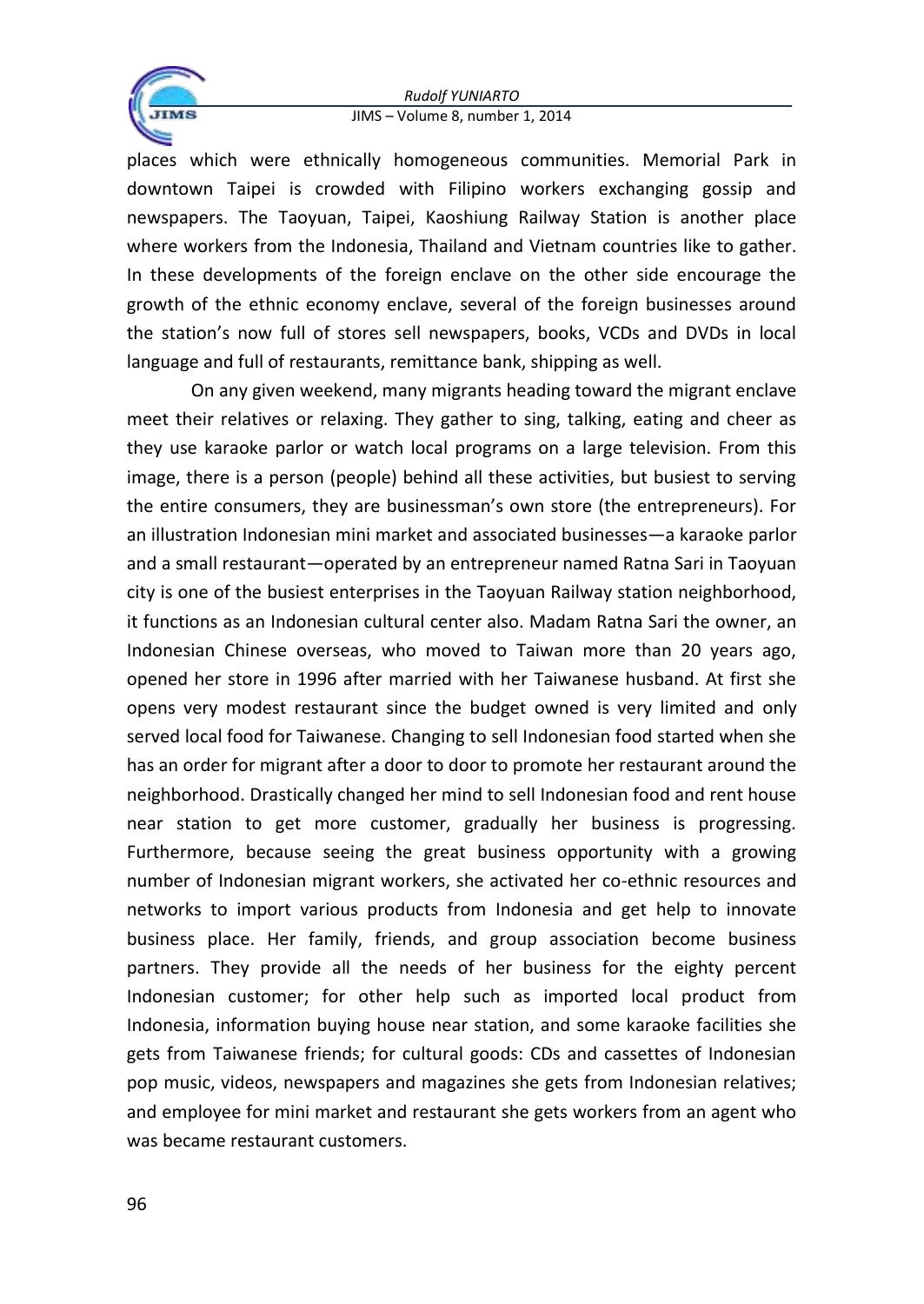

At the general point of view living as "economic foreigner" above, there is some issue, especially entrepreneurship in household business scale and capital low-investment, it is necessary considering a variety of ways in order to get survive through raise different types of social capital of its own ethnic community or host country resources. From a knowledge and relation what they gets, be able to detect business opportunities that come their way so that it can become an important resource for them when deciding to open up a business. Understanding to economic activity and entrepreneurship of immigrants in Taiwan must be understood in the context of changing economic opportunity structures— for instance the growth of the migrant number, as well as within the Taiwan temporally migrant policy—three year contract and three years extended, and the pattern of economic activities—as I observed well mostly working in informal form. Increasing trends number of migrants and shifting in migrant culture also important, ranging from widespread the 'enclave migrant workers' in many urban cities of Taiwan, forming 'enclave economy' of migrant (the informal economy activities), and the emerge groups of migrant. Base on this backdrop, various opportunities exist for immigrant entrepreneurs in Taiwan and related to networks are involved in these processes. There was opportunities for immigrant entrepreneurship through vacancy-chain businesses—such opening mini market, restaurants, or services. In this context, structural opportunity in migration, each market requires not only a different skill set, but also the mobilization of different resources, and hence the role and value of networks in each varies (Rath et al., 2006:2-3).

The complexity working space in the entrepreneurial adjustment process can affect social relations and lead to various kinds of multiple strategies. This paper is questioning fundamental issues regarding network and migrant entrepreneurship in Taiwan on how the network is working and what the effect on performance in Indonesian immigrant businesses? This question will answer the form of Indonesian entrepreneurs' business and social network, the entrepreneur's participation in social networks, and the existence of migrant socio-cultural bonds help to improve their business. As already mentioned above, migrant social relations build based on the identity with the certain basic principles - such as kinship (relatives), friendship, same identity, and etc. Those all patterns are used to build and manage or economic activities and carry out transaction agreement. Dimensions of individuals or household migrants relationships affect on the system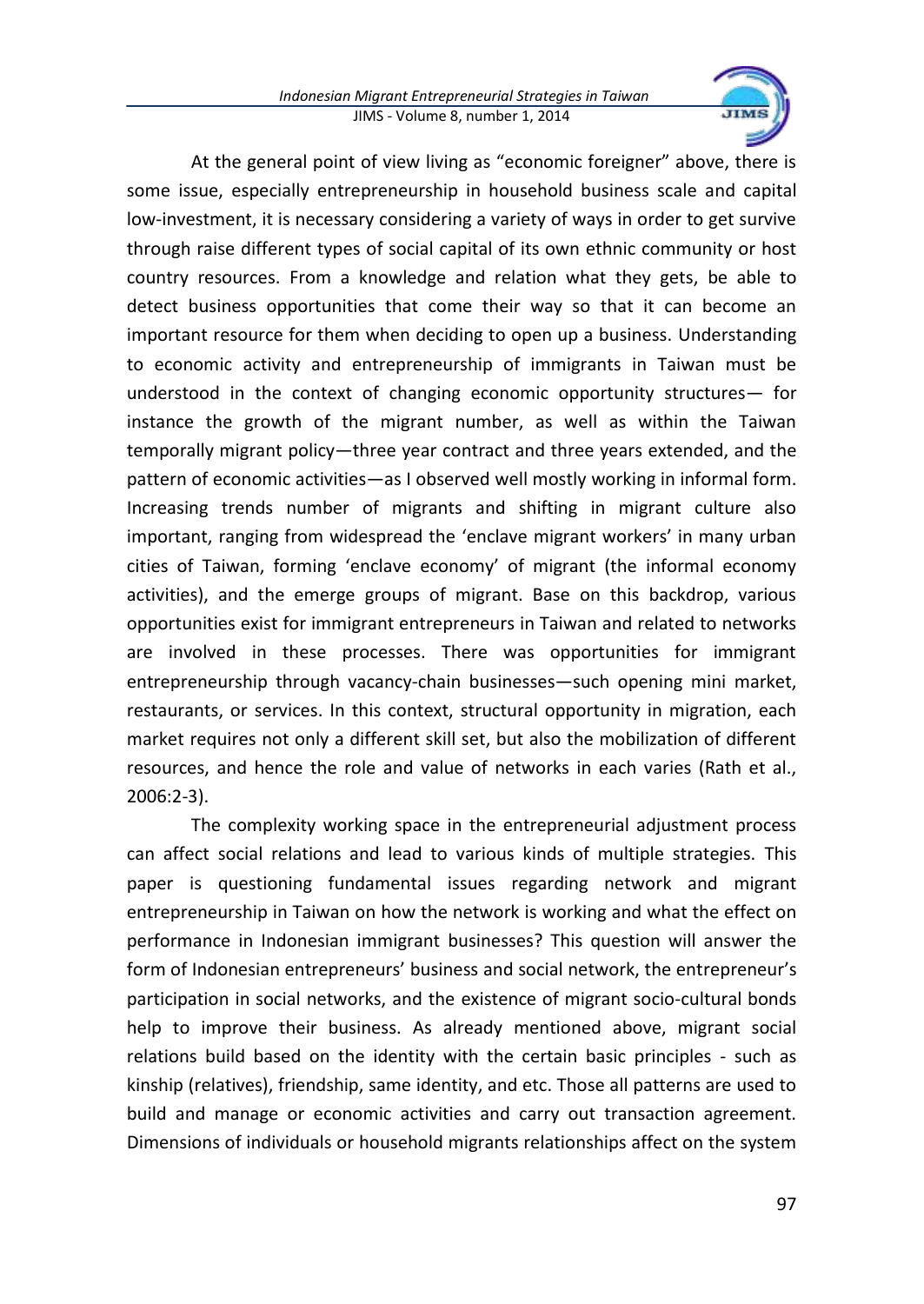

of division of labor (relations of production), exchange of resources, determination of the rights and obligations among owner and workers, and mechanisms problem solving individually or group (see Bangura, 1994; Saifudin, 1999; Omohundro, 1983; Agusyanto, 1996; Bagchi, 2001; Netting et. all, 1984; Higuchi, 2010; Faist, 2000; Brettel, 2000).

The concept migrant entrepreneurs adjustment is the processes that make the entrepreneurs as an actor who seeks achieve to his objectives or needs, and to deal with changing social and environmental conditions for survival (Landolt 2001; Brettel 2003). This includes how to create performance and optimization work production, also negotiating with the social environment. The idea about making connection Indonesian migrant entrepreneurship in Taiwan relied through: 1) the nexus ethnic business and social capital, 2) and building network by online/offline practice. Base on my observation, Indonesian migrant businesses in Taiwan are small, middle and low class enterprises majority, running business base co-ethnic network, and the dominating sector like the beginning of migrant business activity, is the food sector and migrant basic need facilitation. The position Indonesian entrepreneur still depends on the migrant consumer as shown in term *by* migrant, *from* migrant, and *for* migrant. Main business activity usually accommodates migrant daily needs services (restaurant, grocery stores, ticketing and delivery services) (Yuniarto, 2011).

Despite of Indonesian businesses are 'local characteristic', practically business is not isolated units and grow from links to others or in other word there a nexus ethnic business and social capital. According to Janet W. Salaff et. al., (2002:5-7) in *Ethnic Entrepreneurship, Social Networks, And The Enclave*, ethnic entrepreneurs direct or indirectly develop multiple network with inside or outside ethnic community to help them in order to start a business. Before social networking becomes social capital, people come to recognize each other as part of the same group by defining them as belonging. For instance, those that leave and arrive from the same location at a similar time often shares biographies. Shared cultural indicators include ethnic sameness, language, or religion. The enclave economy is part of a social structure of families, neighbors, friends, and acquaintances. The advantage of ethnic enclaves are best located become self employed and share information relatively easily in a concentrated space. This entire member's enclave economy is embedded in several other networks that have a common ethnicity. People that know the same people often share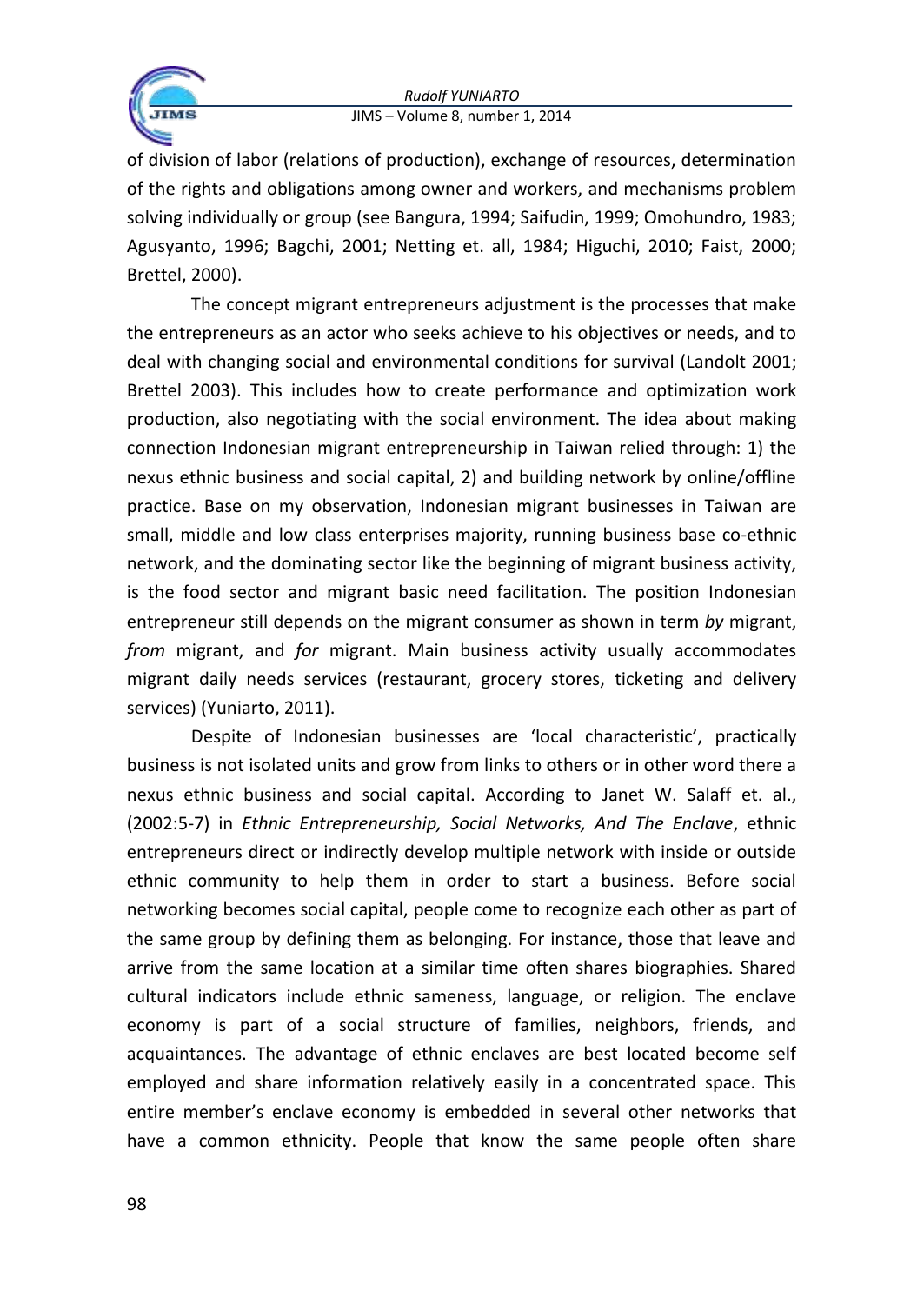

perspectives and resources and feel they are similar. In sum, entrepreneurs from the same ethnic group will get easier access to business networks in the enclave than outsiders.<sup>1</sup> Besides accumulating a network base enclave economy member, entrepreneurs also can create networks based on family kinship. Ann D. Bagchi (2001:32-33) in *A Study of Networking Among Immigrant Professionals* introduce the idea "Spousal Migrant Network" as one factor in the making migrant entrepreneurship network. In the more specific marriage serving as the connection between actors in the network by spousal. The dynamic character of networks by spousal proves that family-based migrants often attempt to bring in additional family members as an employee or a labor contract.

The second idea making network by online/offline media practiceis used by the entrepreneurs, especially to connect with their consumers. Typically boutique, magazine, music performance, tour and travel, and entertainment restaurant are the most used online/offline media for maintaining their business. For instance, *Facebook* is social media often to use to stay in touch with friends, business partners, and customer beside the private website as well. Their routine update wares in*Facebook* status. Each otherscan talk about orders in *Facebook* timeline or private message. It is perhaps inevitable that social networking sites in particular have become a safe haven for entrepreneur to share, connect, and engagewith the audience. Online business activities in fact is not a new in business migrant, in migrant develop countries is commonly happening. To see the experience Rahman&Lian (2011:271) study on *Bangladesh Migrant Entrepreneurship In Japan,*  Bangladeshi retail entrepreneurs have developed online shopping, Telesales, and pay-upon-delivery to expand their business and maintain a network with customers. Retailers operate online shopping facilities for customers who live in Tokyo and other parts of Japan, complete with catalogs of prices and pictures of products. Online shopping for groceries and daily necessities has changed the traditional notion of ethnic/immigrant businesses. Beside online network, I observe offline media such as group association activity—such as group tours, music event, religious expression, or other entertainment activities—to investigate entrepreneurship issues and found that social media is the way to regularly

 $<sup>1</sup>$  Nevertheless, people can identify one another and interact, they need not be in one place,</sup> sometimes live in widely scattered communities, and not necessarily where they work. People form identities by mingling in ethnic stores, community centers, neighborhoods, and religion association. People with direct or indirect need not locate in a specific place to get in contact (Salaff et. al., 2002:7).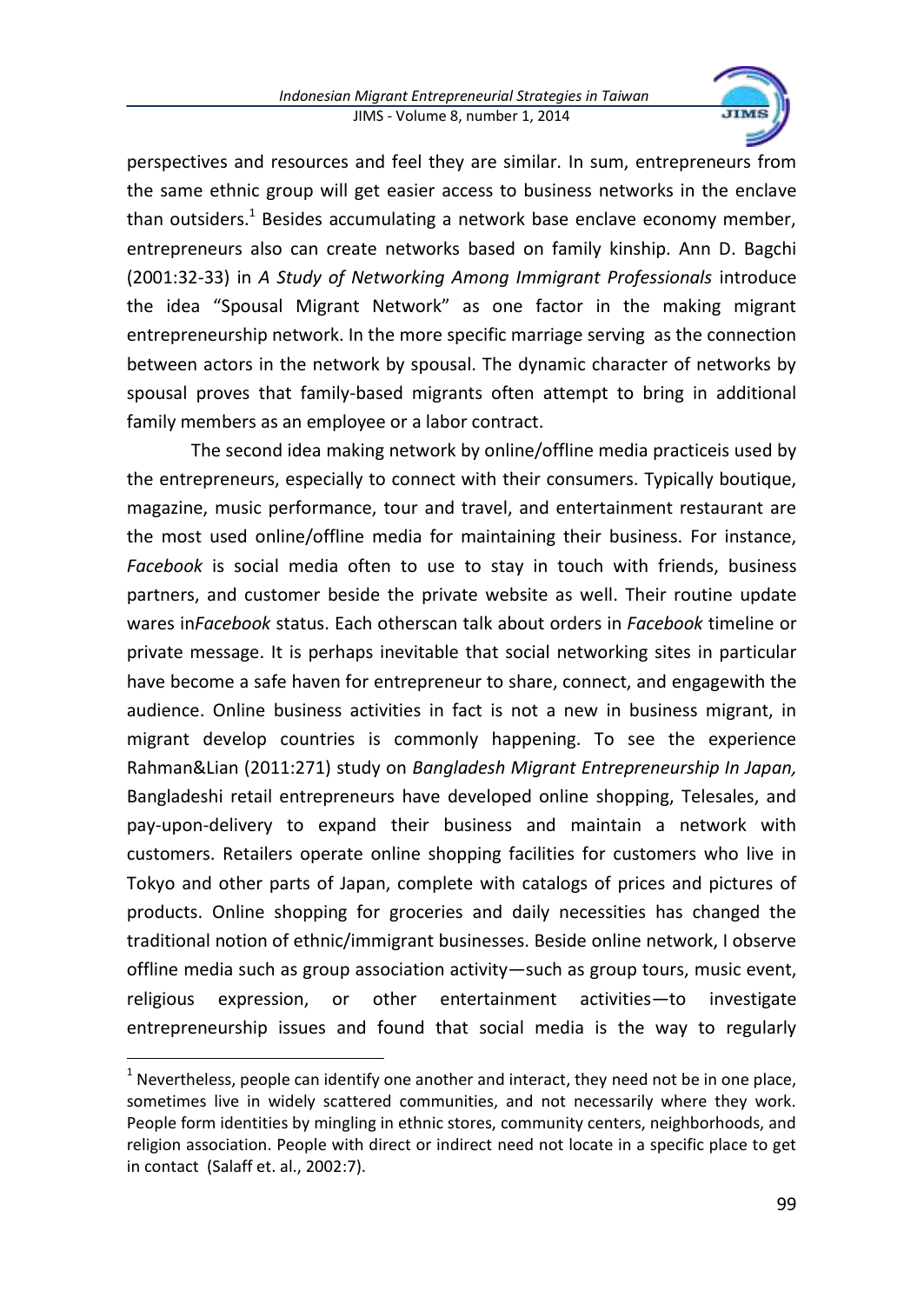

connect with customers or business network. Following this idea, it would be easier to understand the network discourse between entrepreneurs. As mentioned by Madianou & Miller (2012), "instead of regarding social networking sites as simply a means for communication between two given localities, it is also possible to start thinking about social networking sites as a place in which people in some sense actually live" (cited from McGregor&Siegel, 2013:15).

Generally, this paper base on four monthanthropological field work in 2011 (from March to June) around Taipei City and northern areas (Danshui, Taoyuan, Zhongli City) and unstructured research in the year 2008 while study Mandarin language. I made some observation and interviewed around 15 Indonesian migrant entrepreneurs, 3academic experts and 1 civil society group member as well. Interview carried out by participation observation technique by the average interview time at last from one to three hours. Topics included past work histories, reasons for coming to Taiwan and setting up a restaurant, the challenges of starting and running a restaurant in Taiwan, and future business visions. Mostly, I do research in an enclave of entrepreneurship economy concentrated in industrial areas or railway station, and the area (places) where migrants often most hanging out together—but sometimes visit other Indonesian enclave economy near recreational parks, gardens, large and small Mosque, near the night market, cafe bars, discos or pool room.I acknowledge that the study is based on a limited number of interviewees due to the length limitation of my stay in Taiwan. This limitation I backed up with literature review on migrant adjustment and economic behavior. Gathering data used various sources of documents, i.e. online journal, article news, company websites, migrant magazine. Unfortunately, no statistical data are available for immigrant businesses in Taiwan, should be alone find specific data on the narrow topic of entrepreneurship owned and run by immigrants. Igot a general number of entrepreneur data from the Indonesian Employers' Store Association in Taiwan(APIT) but not specific either.

# **Brief Profile: Indonesian Migrant Entrepreneurship**

The rising of Indonesian migrant entrepreneurship in Taiwan, historically it could be traced back to 1990's era when Taiwan government has opened policies to recruit migrant workers at first time in 1989. In early 1990's there was only less number of Indonesian worked in Taiwan. The number more or less was ranging from 10,000 to15,000, most of them were working in Taipei and Taoyuan area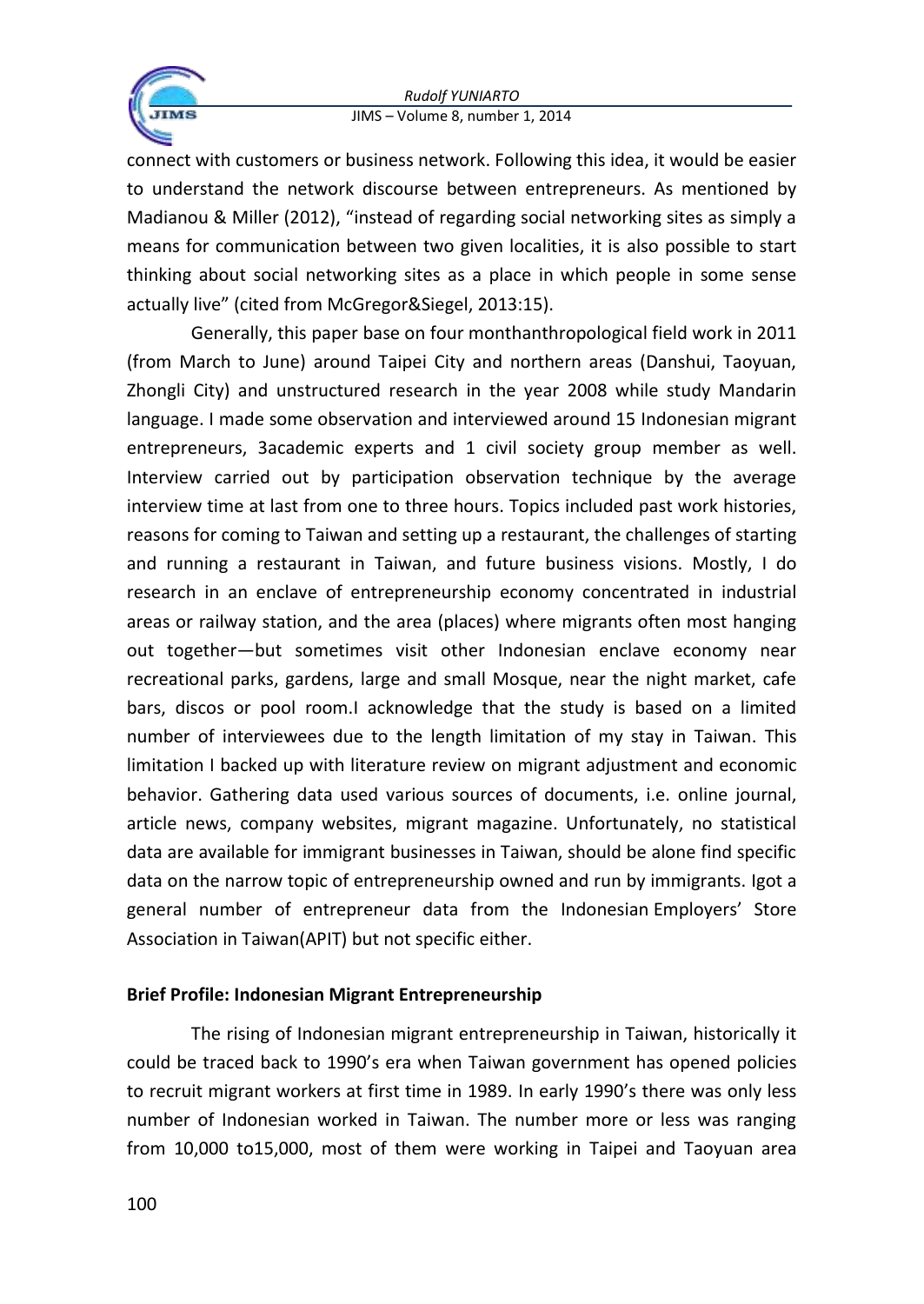

(Huey-jen, 2007: 54). From this number I estimate in the late 93s-95's the first Indonesian 'enclave workers' is formed near living in Zhongli and Taoyuan (North Taipei) areas. In line with enclave workers about 1995-1996, the emergence a few of entrepreneurs and owner Indonesian food stalls, it's formed a migrant 'enclave economy'. During the 2001 - 2005 periods, workers enclave began scattered in many major cities of Taiwan as the number migrant is increased (Huey-jen, 2007: 55). After 2007-2008 periods, Indonesian enclave economies more develop and many new businesses set up in the northern region spread to various places— Taipei city, Danshui, Keelung, or Ilan) and also in central and southern Taiwan, the number is increased. $2$ 

Indonesian entrepreneur in Taiwan comes in varying backgrounds, on my observed I found four entrepreneurs characteristic; 1) Indonesian-Chinese descent (generally from Singkawang, Surabaya, Jambi, Palembang and Medan) who married Taiwanese man<sup>3</sup>; 2) Indonesian and Taiwan joint business partner, they intentionally joint in entrepreneurship because seeing a business opportunity; 3) Former factory or domestic worker, usually after finish their job as labor contract continue to work and change status as trader; 4) Graduate student from Taiwan school, commonly they start from learning Mandarin in university and doing part time work (ex: a translator/language teacher, a waitress at a restaurant, private tutoring, commerce and others) then becoming entrepreneur.From background entrepreneur's, it can be classified that Indonesian entrepreneurship in Taiwan into 3 levels: 1) Established group: entrepreneurship with larger capital such as a shipping company, money changers, able to open branches in other places of business; 2) Middle Group: Entrepreneur who only have one type of business and have a place to sell fixed; 3) Low level entrepreneurs: the individual entrepreneur

 $\ddot{\phantom{a}}$ 

 $2$ According to the Indonesian Employers' Store Association in Taiwan(APIT), between 2007 to 2011 they estimated the number of Indonesian migrant workers in Taiwan increased and the emergence of Indonesia entrepreneurship in Taiwan rapidly developed. The number of entrepreneurship reached more less 400 mini markets and restaurants. If they were combined with the individual business, it will be increased by one-third of the number of entrepreneurs. If the employee 2-5 staffs, overall an Indonesian entrepreneur in Taiwan employs approximately around 800-2000 staffs.

 $3$  Many Indonesian Chinese descent came to Taiwan in 1992. According to my informant, importing Chinese decent is part of policy Taiwan government associated with language barriers, cultural differences, but at the same time increasing to the number of Taiwan state citizenship. In fact many Chinese descent married to Taiwanese changed their citizenship especially after they got establish live or got the opportunity to open a business.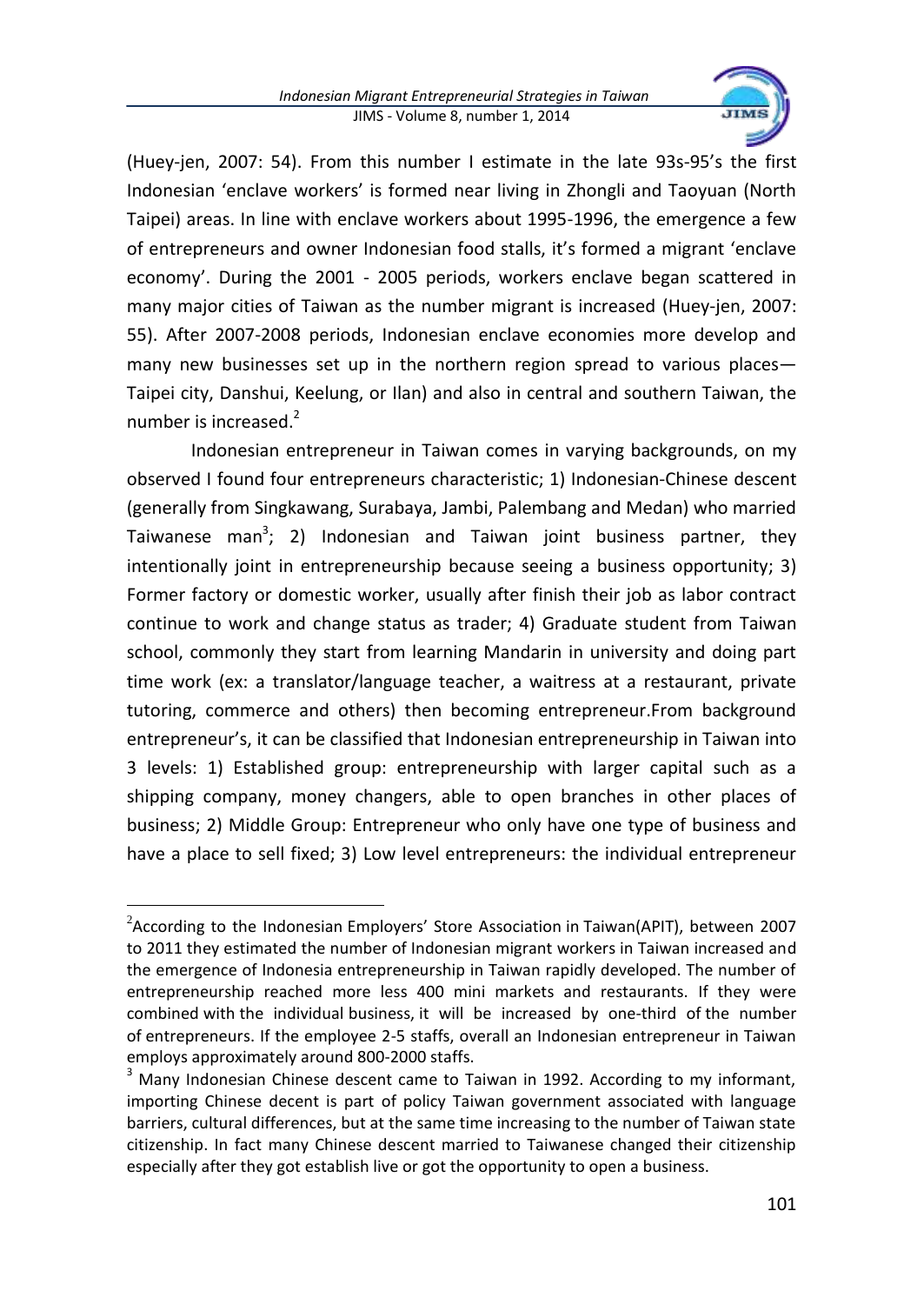

who operates with subsistence. Generally, Indonesian migrant entrepreneurship in Taiwan can be divided into two groups of formal and informal classification.<sup>4</sup>Formal group consisting the entrepreneur who is a member of the Indonesian Entrepreneurs Association in Taiwan (APIT), i.e., as an organization to accommodate all the information between entrepreneurs in Taiwan and expected in the future can help to improve their businesses in the largest business types of activities. Meanwhile, an informal group originated the friendship group comes from an entrepreneur in the same area of Indonesia or derivatives from the same school (Mandarin school). Informal groups are very popular in Taiwan comprise the 'Borneo Group', the entrepreneur from mix marriage with Taiwanese men, 'Medan Group', 'Surabaya Group' and some groups entrepreneurs comes as former migrant workers or migrant workers agent.

One of prominent example Indonesian entrepreneur is Mr. DC (37 yo), the owner Indojaya mini market and restaurant<sup>5</sup>. He was born as IBC (Indonesian-Born Chinese) from West Java, Surabaya City. In the beginning he starts learning Chinese Language at Mandarin Training Centre in 2000 then he found a lot of great opportunities to run the business. He and his Taiwanese Partner opened The First Indonesian Store in Taipei City, called Indojaya at Taipei Main Station. He has run some business for more than 13 years. His business is commonly related to the Indonesia society in Taiwan, such as Indonesia restaurant, remittance, and magazine called INTAI (Indonesia‐Taiwan). He also writes three Novels and one of the producers of The Film "Diaspora & Love in Taipei" based on his novel. Since 2008 become the chairman of The Association of Indonesian Stores' businessmen in Taiwan.

The other example from ex-migrant is Ms. LA (40 yo, owner Al-Barokah Mini Market/retail shop, restaurant, and karaoke). After finishing her work contract in 2005, she works as migrant consultant and start her business while she works

 $\ddot{\phantom{a}}$ 

<sup>&</sup>lt;sup>4</sup> Need to note here, formal groups define as organization groups, they associate have structure of organization, and receive guidance and participation such as Indonesia Government (Indonesian Economic and Trade Office to Taipei--KDEI). As for the informal group are the entrepreneurs formed by small groups base on friendship relations or ethnicity. Both of this group originated formed by socialization process between entrepreneurs, due to the proximity of the location working place or residence neighborhood.

<sup>&</sup>lt;sup>5</sup> For his detail profile please visit

http://www.diasporaindonesia.org/news/pdf/DeyantoCV.pdf data access on 11/26/2013 2:32:58 PM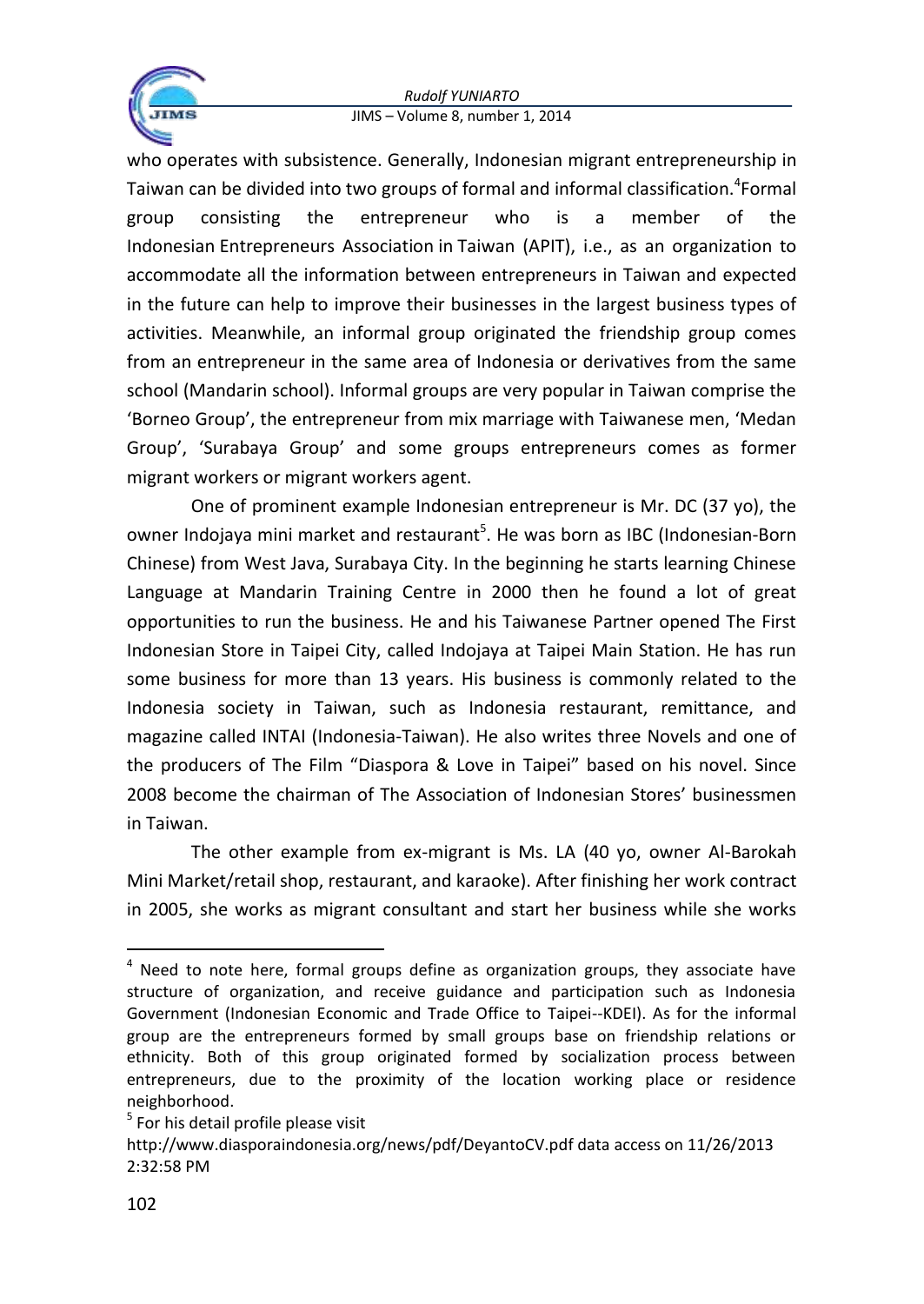

now. Her business has grown up beyond experienced as an ex-migrant and she knows much about migrant attitudes and customs. In general Indonesian workers in Taiwan habitually miss their homeland, especially close feeling relation with family, chatting with friends, and home food taste. She learns from daily migrant difficulties expression the feeling at different homes. She personally serves and try to close with the customers and made a good relation with them and not only making network with a business friend. She made a restaurant where everybody could gather, eat, and express they feeling. Instead, she wanted to make her own money and this is the best thing she can do.

Actually, not all entrepreneurs trade and business, has own shop and display, in many cases I found they work with many limitations, especially the capital. This is an example of a typical economy informal sector, whereas workers earn less income, have unstable income, an attempt to escape poverty and earn an income that is satisfactory for survival. Ms. RS (29 yo) from Indramayu West Java is just one example. RS is married to a poor Taiwanese husband in 2007. She doesn't have a job and become unemployed at home. Considering the difficulty to find a job at a company pushing her to create own work. Every Sunday she peddles 'tempeh' (fermented soybean cake) in the Taipei City Underground mall to Indonesian where migrant worker usually hanging around. With carries on two pieces of a cart, she carries out 150 pieces of tempeh and few bottle tomato sauce and chili paste. Depart from home in north Taipei at eight o'clock in the morning, from Keelung train station, an hour later arrive at Taipei Main Station and then she is ready to sell her commodities. She just only made 600 tiny boxes of tempeh and 100 bottles per month could not make it more. She obtained salaries around NT 60,000 per month. However, if she wants to make her business up such as small industry, it should prepare a more sophisticated machine boxed but she doesn't have money. She has been working as a tempeh trader for one a half year. She faces many obstacles when doing business, bad weather or police is a frequently obstacle faced. Especially in winter when the wind is blowing hard and because selling at the station would be subject to raids also. But all she does work with pleasure.

### **Pattern of Business Relation**

In the context network business Indonesian migrant enterprise, describing the structure of economic organization will help to understand the internal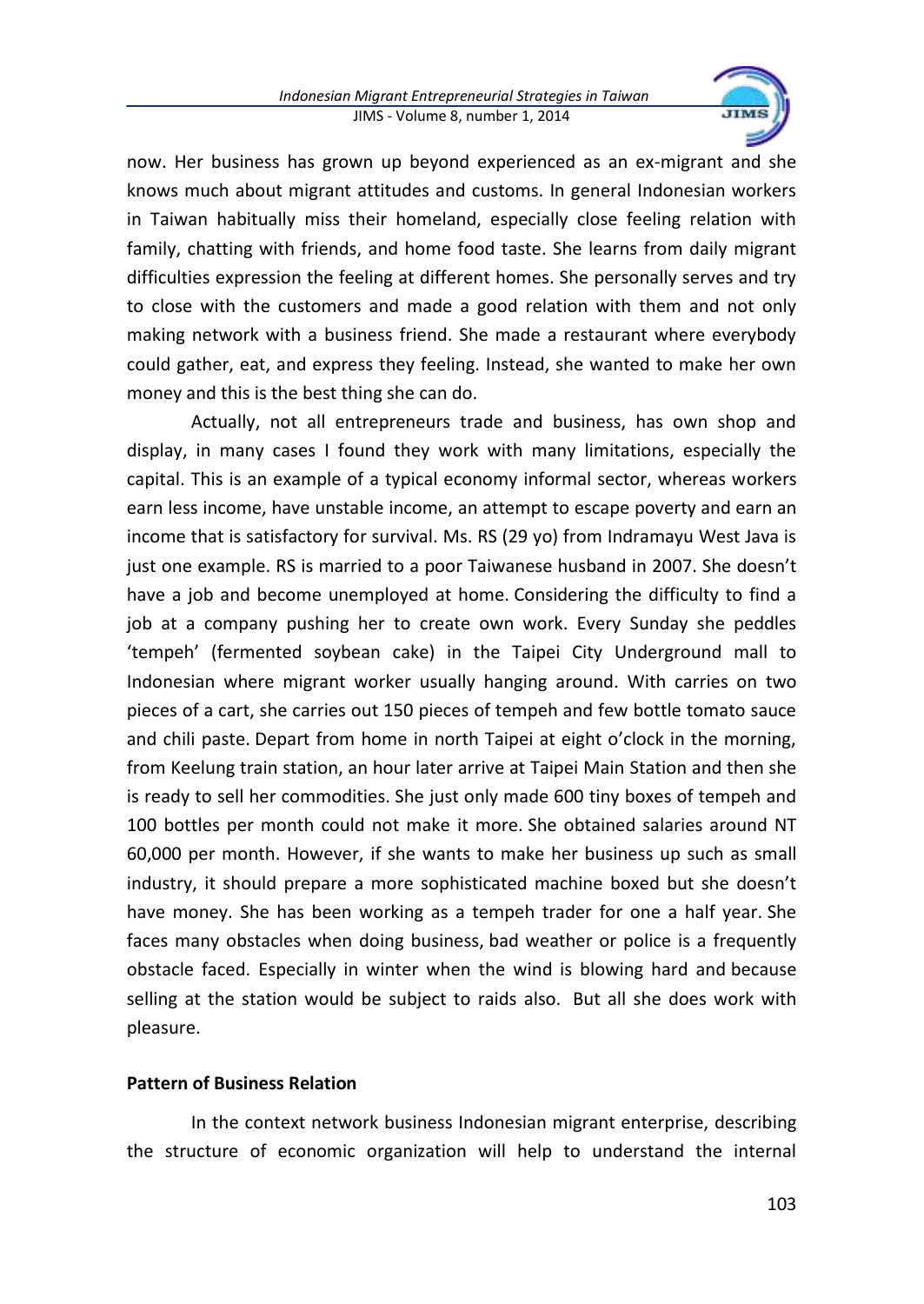

coordination and cooperation unit business form. Business networking work as one system cause formed from different interactions between business units or individuals. At least there are four types a entrepreneurs build his of relations, (1) relations with capital assistants group; commonly related to product goods suppliers, lessees, relatives or friends acted to provide financial assistance; (2) relations with the employees; related to working system, managing business, and administrative personnel; (3) relationships with customers: mostly relation with migrant workers, also individuals costumers or company; (4) Relationship with other entrepreneurs, sometimes in the business management is required to cooperate with other entrepreneurs, this type of relationship is very helpful if someone needs product for his shop.

# **Figure 1: General pattern Indonesian Entrepreneurship in Taiwan***<sup>6</sup>*



Conceptually, the Indonesian network business unit can be defined as a set up interaction between entrepreneurs and business unit share all his interest in the body of working system in order to sustain. The business pattern placed the

 $\ddot{\phantom{a}}$ 

 $6$  Model is adopted from Julan, Thung, Jaringan Sosial Elit Ekonomi etnis Cina di Indonesia: Studi Kasus Pengusaha Konstruksi di Jakarta. *Jurnal Masyarakat Indonesia*, tahun XVI, No. 2, 1989 (167-195)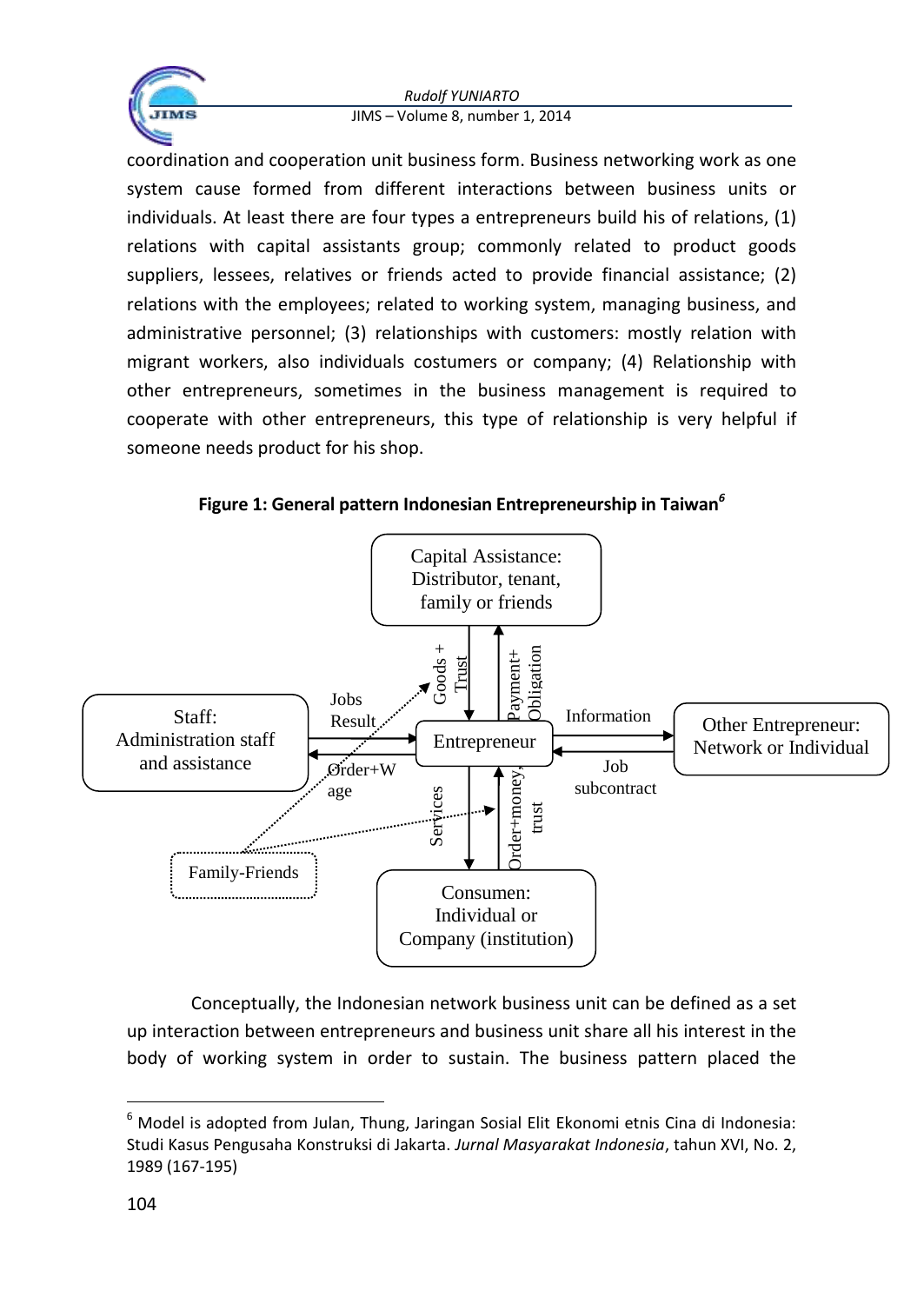

entrepreneurs at the center of activity as the one who are responsible for planning and directing the operations of a company. Because center of this operation, entrepreneurs recognize all operational systems, including the commercial potential of a product or a service, formulates operating policies for production, product design, marketing and organizational structure. This kind of relationship can be described in the pattern diagram presented above.

Indonesian migrant entrepreneurship tends more informal at working system practices. Trust is the social capital for building relationship with others rather than in formal legal system relationship. Base of the figure above, the entrepreneurs usually gets help from providers of ware product (distributor), tenants, and relative or friend (capital assistance). Capital assistance is needed by entrepreneurs to develop their business further. Relationship with friendship and family in some way can make a significant contribution, for example, in terms of the loan money without interest. In term of capital most Indonesian migrant open business for the first time is lack of capital or capital ownership is limited, to overcome this problem is the need to have good relations and trust with tenants or product distributor. For instance, tenants give leeway in terms of payment and hope that rented house are maintained goods and not to be broken. With a distributor, usually get ease a consignment of product or get assistance like discount product up to 5-10% of the total purchase of goods.

Technically, relationship entrepreneur with the workers were divided into three types of relations, first relationship with the workers who help the business in a shop or stall, the second in a relationship with staff who his trust in managing the store when he is busy or absent, and third entrepreneurs relationship with workers was chosen as special administrative staff. The condition of this relationship depends on the size of business, if the employee only needs about 4-5 people, usually entrepreneurs can act as a worker or responsible for business to perform administrative activities. All three relations can be cross-linked.

Related to the consumers, they are typically associated with individual or institution. Consumers from an institution usually need the services provided by the entrepreneurs, such as meals, tickets or delivery product carried both in large or small quantities. If consumers from an institution have become a big patron is an advantage for the entrepreneurs because will benefit on a permanent basis. In general, there is no difference in handling individual or institutional customers, all have to serve well. For individual consumers and institutions, entrepreneurs' usually serve product delivery services with certain minimum purchases, then goods will be directly delivered to consumer address. The last, relationship with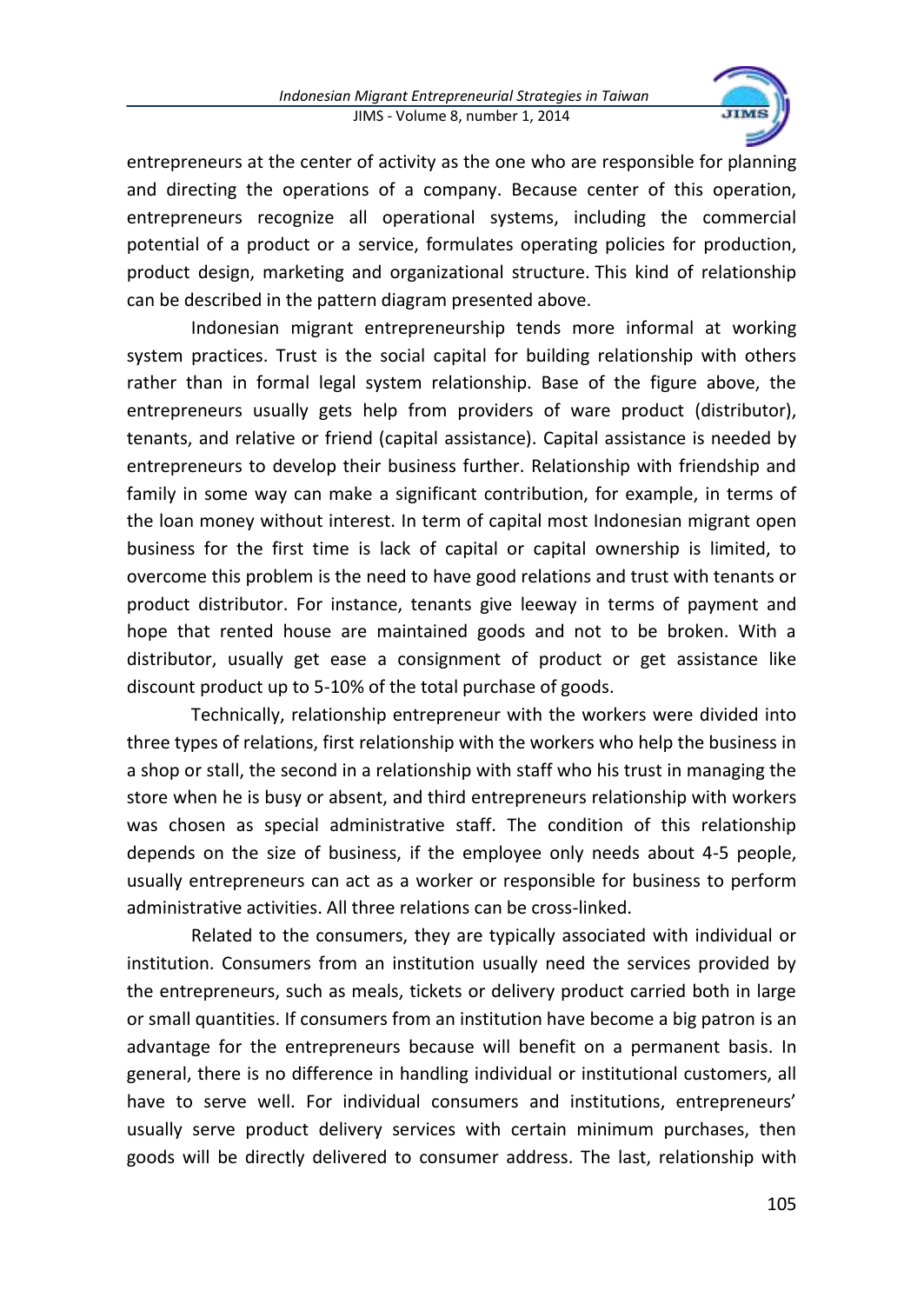

other entrepreneur is more colored by the competition to attract the consumer. But they also formed a partnership that carried out individually or through associations. Individual's cooperation normally happens when one party becomes a sub-contractor to another party, or a source of information that bring jobs to the other party.

### **The Entrepreneur Connection**

The population in Taiwan was estimated in December 2013 at 23,373,517, spread across a total land area of 35,980 km<sup>2</sup>.<sup>7</sup> Taiwan is islet and isolated from strain and pacific ocean, but well known as land of migration in East Asia. Since 1989 Taiwan government has opened policies to recruit migrant workers for semiconductor factory or chemical industry including household sector. These migrants' mostly invited from Southeast Asian member countries such as Indonesia, Thailand, Philippine, and Vietnam came from. In 2013 there are 484,367 foreign workers with Indonesia as the largest contributor to workers as much as 211,118 migrants, almost half of total foreign workers in Taiwan. $8$  Due to the limited geographic area and the high number of migrants across nation borders, network pattern more centered on the ethnic enclave economy and interrelated with local society. Data findings show that network Indonesian entrepreneur in Taiwan could be divided into three types: The first type is network connections among friends, classmates and fellow workers; the second network based on geographical location, association and local villagers and co-workers; and the third is family relations. Business network movement could be described into those kind of circle.

The entrepreneurs are embedded in three types of social networks which they take advantage from to manipulate for economic goals. In this pattern, the network is used to reduce economic risks concerning the creation of new immigrant businesses, and to support their co-ethnics on the access to information, capital and labor. Three types of network also consider as an important precondition to start or improve the business condition, even there's no guarantee for economic success as well as there are found business undeveloped. However, there is one interesting point related to Indonesian living as entrepreneurs in Taiwan, in term facing difficulties in business management or to improve condition affected, that is solidarity between entrepreneurs in their relations.

 $\ddot{\phantom{a}}$ 

 $^7$  http://en.wikipedia.org/wiki/Demographics\_of\_Taiwan accessed at 3/28/2014 1:53:46 PM

 $^8$  http://statdb.cla.gov.tw/html/mon/c12030.pdf download at 3/25/2014 1:20:40 PM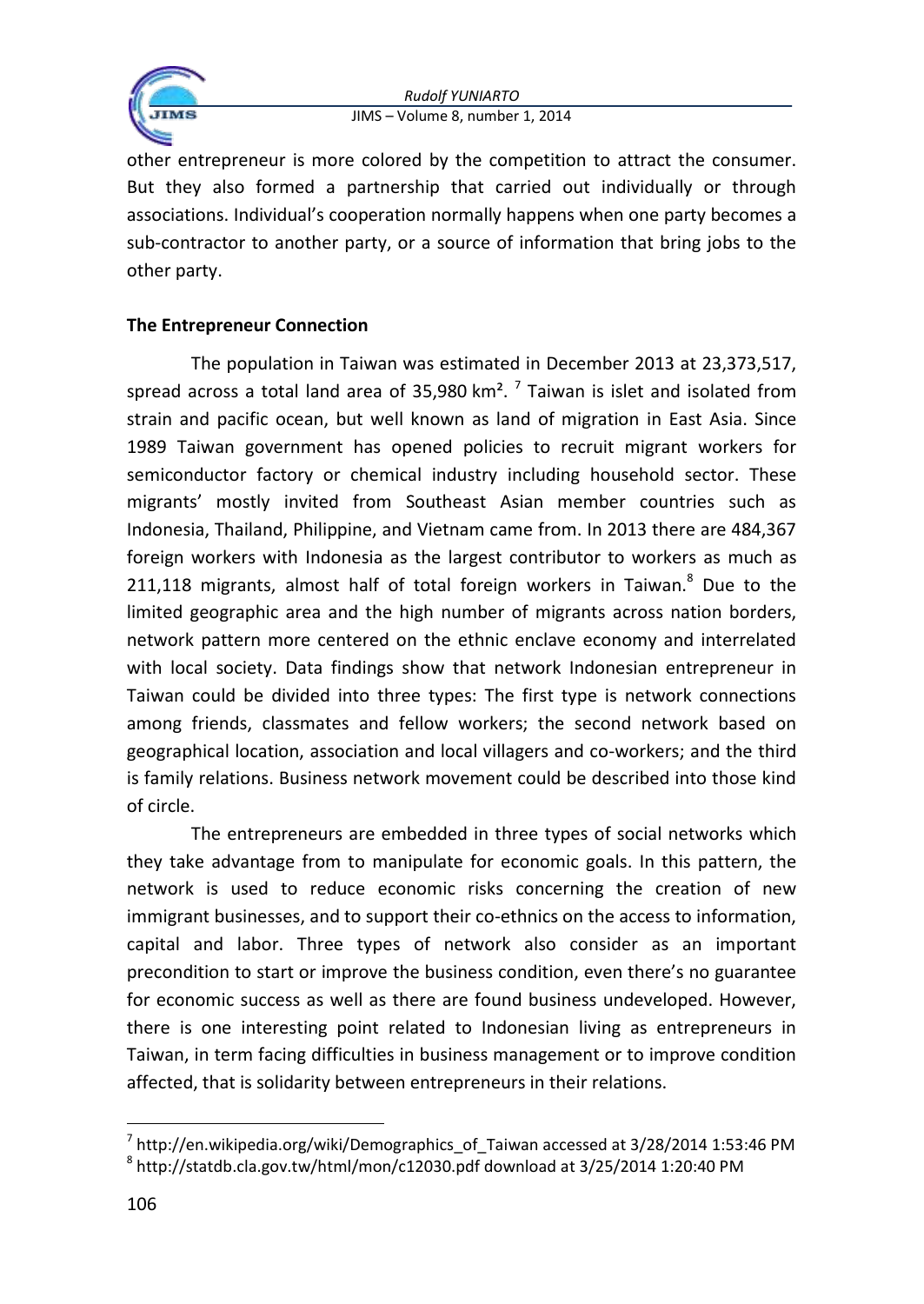



**Figure 2: Indonesia and Taiwan map<sup>9</sup>**

The practice of group solidarity as collective shared workplace grievances or faced with harsh conditions of the market. The practice of solidarity is covered business partnership among the all members of the group—both formal groups or informal. For instance, information exchange on business opportunities and giving suggestion/information related to open shop opportunity in some attracting place in Taiwan. This kind of simple information shared from one entrepreneur to another friends, relatives or neighbors without any demanding. Another form of solidarity is also provided to assistances other friends not only to find a strategic location for business, but also capital loan, selling product, and others related to their store or business. In terms of entrepreneur friendship solidarity being a factor in establishing relations and business, especially acted as mutual assistance in difficult times.

### **Case one: family networking across border**

 $\ddot{\phantom{a}}$ 

DD (45yo from Sumatera) and RA (40yo from Central Java) has been marrying couples since 2004. Dodo still has family in Taiwan and becomes Taiwanese citizenship. They start a hair salon business first and then as a reseller of Muslim dress, Indonesian local cosmetics, and money exchange/remittance. They

<sup>9</sup> Sources: http://www.worldofmaps.net/en/asia/asia-maps/map-south-east-asia.htm accessed on 3/28/2014 1:52:21 PM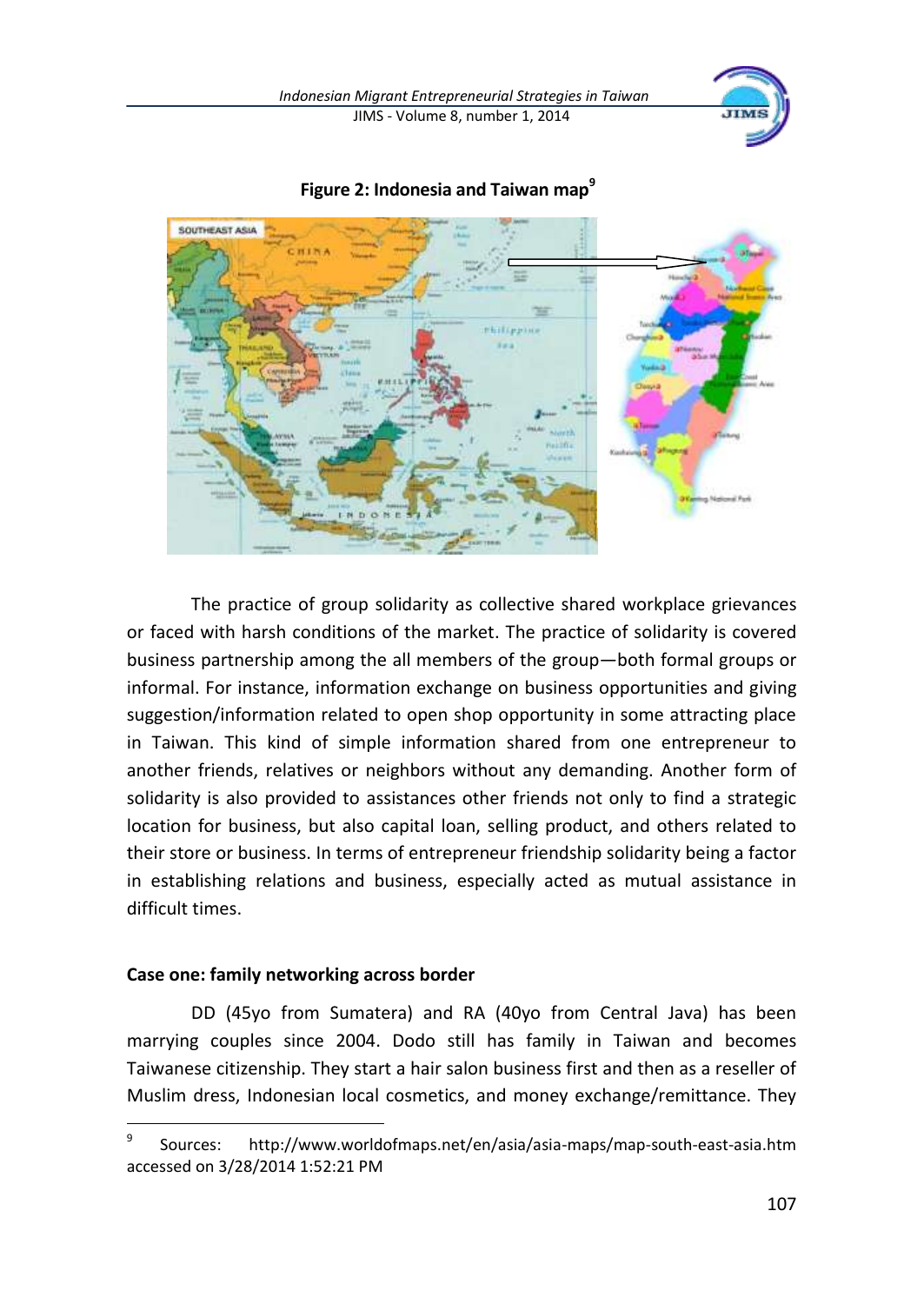

know demand Indonesia products in the local market, especially to women migrant dominated. Mr. DD asks her sister help in Indonesia to send a container of relevant products buying some —actually in this business activity his sister also asks another help from fiends/relative to provide what she wants to order. Transaction pattern across the border, it has commonly happened today since easier shipping of goods and transfer money, so indeed they don't have to invest such big the money just only for shipping cost. After order product reached Taiwan, they contacted a local agent to reseller/distribute around Indonesian grocery shop near Taipei or the person who has ordered the product by phone/internet. In a few weeks, they get some cash then they took some commissions and the rest sends to his sister in Indonesia. Finding this type of making connection,it could be said that, at first an entrepreneur starts his business network from the closest person. In Mr. DD case to continue to develop his business using family resource network across country borders.

I also found another case for making networks across the border in migrant entrepreneur from 'Singkawang'<sup>10</sup> (Borneo group)between old immigrant entrepreneur to a new entrepreneur.NR (36 yo) who establish an Indonesian restaurant, karaoke, and mini market around in Danshui (North Taipei area) around 2007, after marrying with Indonesian women with Taiwan nationality. He thought that open store is advanced business and profitable. He has experienced on-the-job training for entrepreneurship and gained information from his Taiwan employer open business in North Taipei. He and his wife started own shop with help from his other colleague and wife's family. His father in law loaned them NT\$ 500.000 for guarantee to establish the shop and he. Today his business more develop and continue open branch in another city (Taichung). He trained her sister in law to operate the store and how to order product from Indonesian suppliers in Taipei Taiwan or Jakarta Indonesia.

Opening a business in a foreign country seems is easy, but actually complicated in practice. Entrepreneurship activities are demanding a more capacious (skills) in the business management, economic and cultural knowledge, strong social relationships, and a cost. Old migrant act as a person who could become patron contribute giving a help to create business for new migrants—in

 $10$ Singkawang City is located at the province of West Kalimantan or Kalimantan Barat, Indonesia. It is located at about 145 km north of Pontianak, the provincial capital, and is surrounded by the Pasi, Poteng, and Sakok Mountain. Singkawang is derived from Hakka, San khew jong which refers to a town in hills nearby a sea and estuary.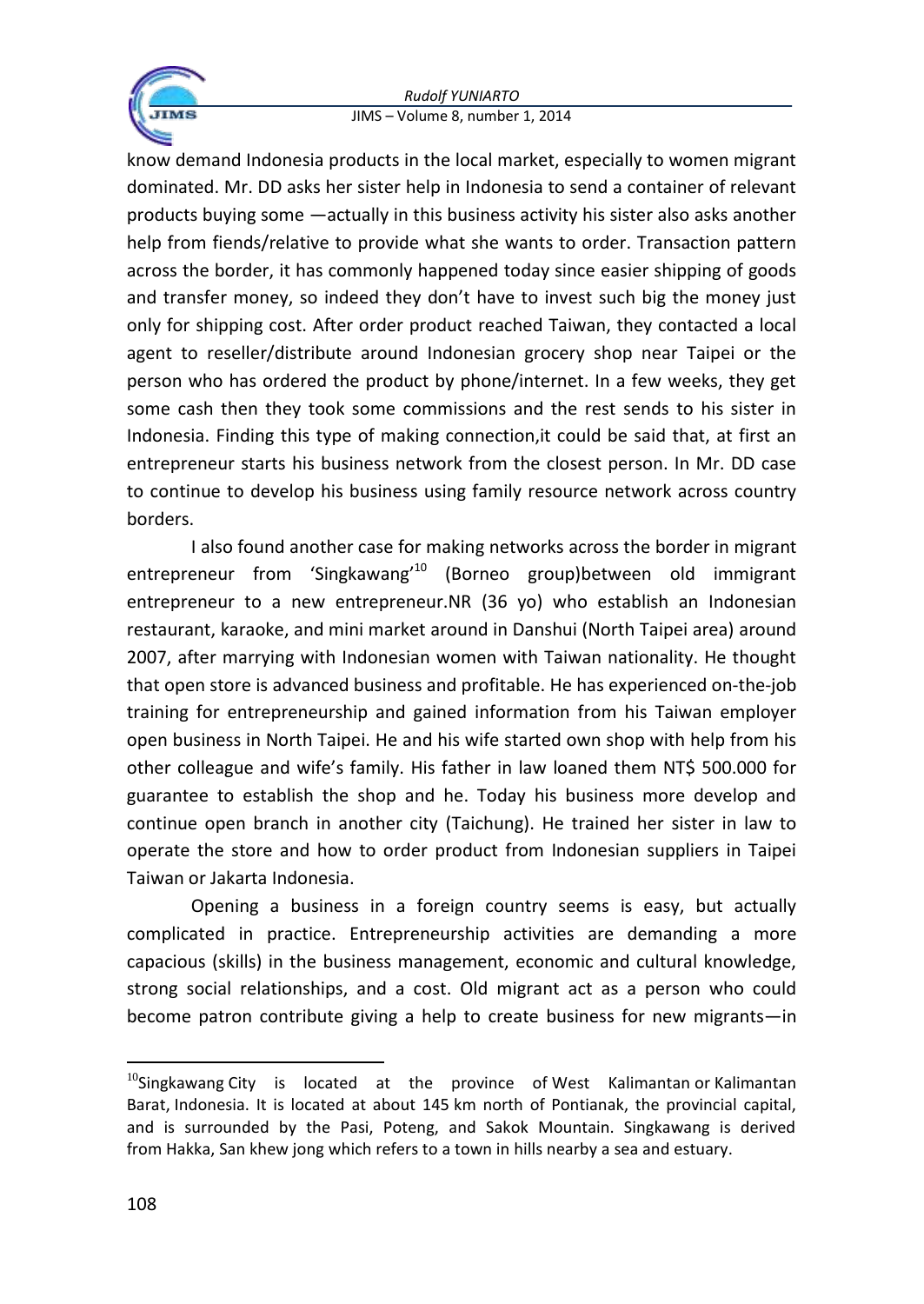

this case new migrant become his client. In many cases new migrant entrepreneurship could be a neighbor, family or friends at home countries. Actually, the process looking for a job ranging between interpersonal migrant relationships, this process has very helpful saved costs and also quick to get a job. Thus, it could be said that there are dependent practices between migrant. One of the mechanisms for strengthening relationships with the same ethnic migrant communities is through formal and informal network links with community seniors and existing businesses. A Migrant entrepreneur from business families generally did not take the employment route, but preferred to start their own businesses with financial backing from their families, the support of their husband or wife, and relatives who has connected with the business. Family support as seen by this cohort of entrepreneur has been crucial to their success.

### **Case two: friendship cronyism**

EW (38 yo) the owner InfoTech small company (established 2006) came to Taiwan without any family or Indonesian friends. His experience on purchases and sale of electronic products business and also shipping, he relies on his friend's wife and making friendship networks to run business. At first he is working at a factory in Taoyuan as driver and delivery operator, packing vehicle spare parts. During his work he also sells phone credit on other employees and began his own works as a phone credit seller. In short, EW met many friends are known for his work in Taoyuan and Taipei. When he looks for a place of business his friend notified that one of his friends would like to rent his place near the famous market night in Taipei. EW and his friends finally had agreed work together rent the kiosk sell electronic products and its accessories. His kiosk places near Center of Mandarin studies for students from all of the world and also office area, so quite a lot of buyers there. Relationship with old friends, this is what EW called as 'friendship connection' of network that must be assets. He said, "If you have started to be an entrepreneur, don't forget to hang out and communicate, with customers, vendors, suppliers, successful man, other's people and others shops who have been successful whoever and wherever we are. With your connection, maybe we may find important information, whatever its form, without we ask, without you thought, might be that information become solution due to our limitations". The neighborhood friendship also becomes one factor in helping develop business operation. For example, his friend who just came from Indonesia, his seed money for businesses, in progress could be more independent and can return money that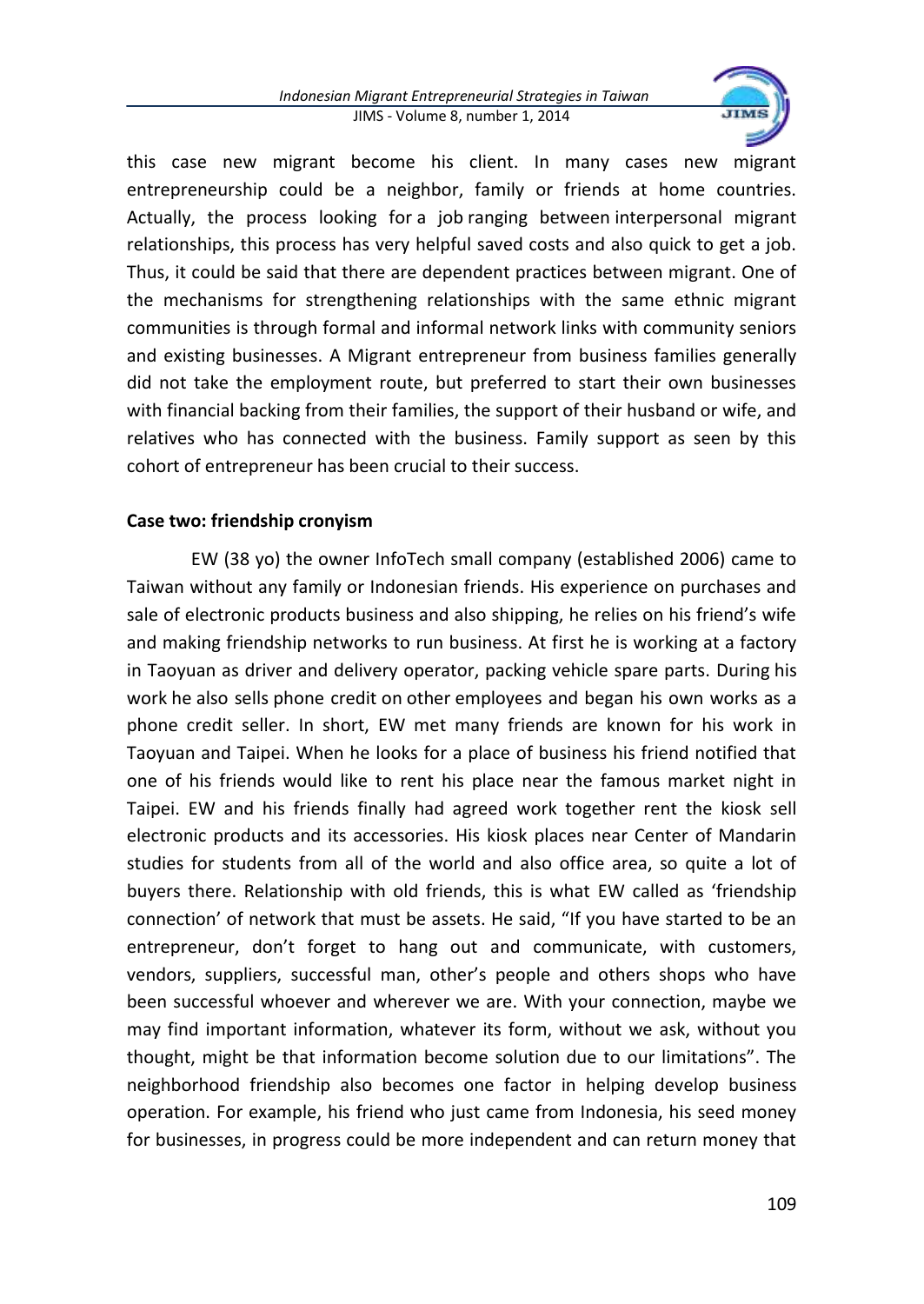

he borrowed, and now his friend more successful and better socio-economic life compare to EW who used to give him an assist.

### **Case three: inner economy enclave network**

For many entrepreneurs they state that opening a restaurant and selling Indonesia food offers opportunities for migrants to invest and develop another type of business. For example, a travel agent, the jewelry store, budget hotel, IT services, electronic products, international telephone card service, entertainment, products clothing shops, and ethnic magazines. Also provides various services of immigration and information relevant to the migrant communities. Taking example on the Mr. DD case. His network could be traced after Mr. DD set up Indojaya mini market and remittance in Taipei railway station in June 2000 then he continue to set up the second restaurant Indojaya by acquired a Thai Muslim restaurant near to the Taipei Grand Mosque and Taipei Chatolic Churces then established the second restaurant on October 2002. In his store he facilitates 'basic need' that what migrant want (as seen in the paragraph above). From this attractive business he can reach more customer and networking. Successfully opened the store does not make Mr. DD satisfied. He saw another opportunity. He considers about something need by Indonesian migrant workers, which is can communicate each other and place to share stories. In October 2006, Dede publishes a magazine called '*Intai'*, this magazine specifically only for Indonesian migrant workers in Taiwan. Publishes a magazine with reaches circulation 7500 copies and sold with price 40 NT per copy in the first year. Publishing magazine increased significantly, in 2011 circulation achieves more than 20.000 copies with the price NT80 NT and distribute to more than 200 Indonesian stores in Taiwan.

Not only active to develop business network with customer or product distributor, he also to get involved in the migrant social life organization such as The Association of Indonesian Stores's businessmen in Taiwan (APIT) and Indonesian Catholic in Taiwan (KITA) and get financial support from The Indonesia Economic and Trade Office in Taipei. My impression of the his style of entrepreneurship, it's the attention on the interaction between the resources mobilized by migrants and the opportunity structures. Basically he is not so much someone who introduces new business ideas, but rather someone who implements new combinations of existing ideas to create innovative products and processes the consumer demand. These two perspectives indicate migrant social environment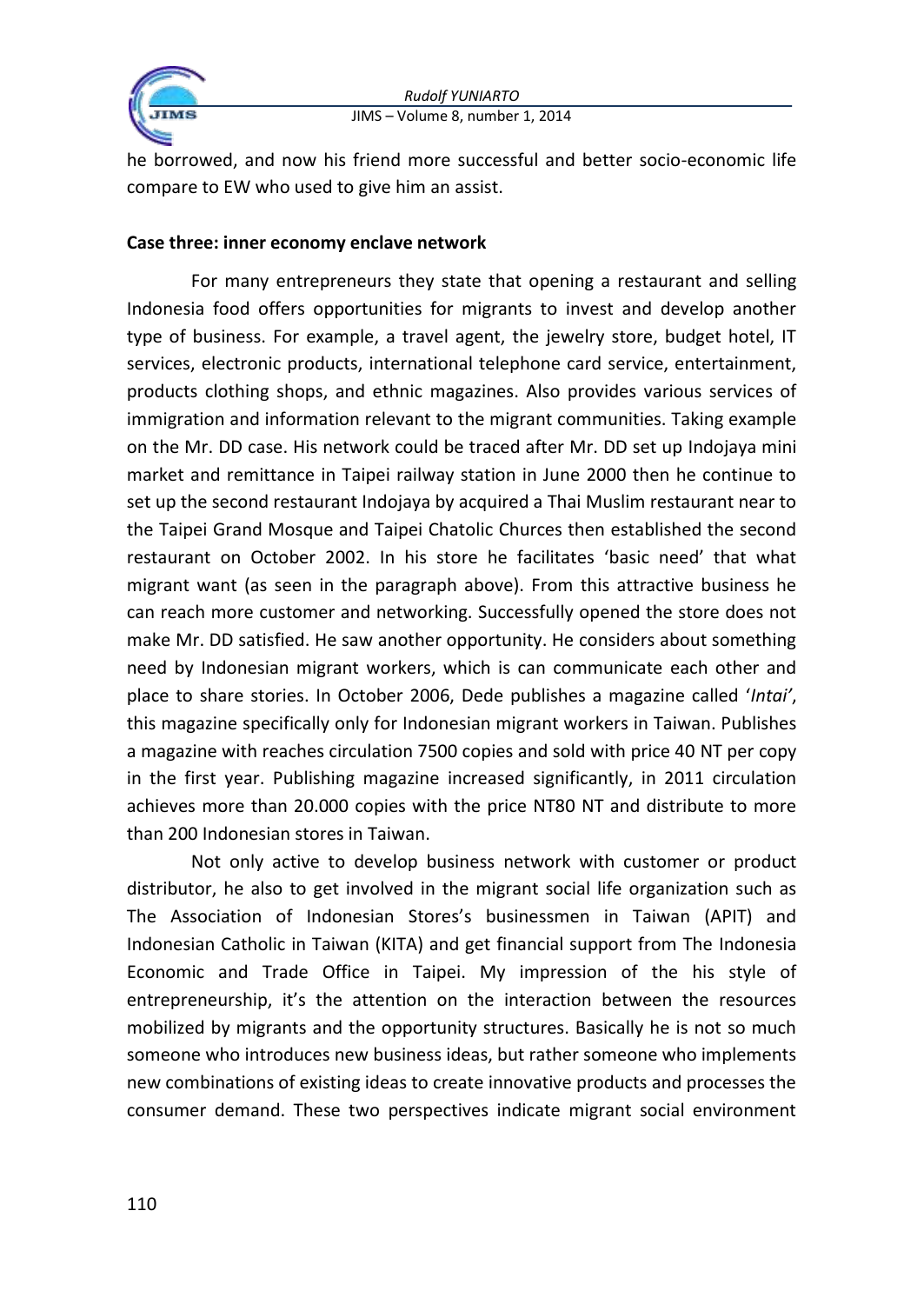

give support entrepreneurial network activities formation. To describe the model of networking it can see in the figure below.



#### *Figure 3: Network Inside Enclave Economy*

Caption:

1. Center  $=$  The Entrepreneur

2. **ECODED THE OPEN PROPENSISE OPEN DISC** 2. **ECONOMISTIC DISC** 

3.  $\frac{\sqrt{3}}{2}$  = Solid relationship

### **Making online/offline networks**

#### *Network Online*

The increasing use of internet as cell phones is a significant part of everyday life among Indonesian migrant and entrepreneurs in Taiwan. The internet social media is a communication technology that is easy to find and access everywhere in recent day. Like cell phone internet is able to own and use cell phones, even to migrant workers with low incomes and limited literacy. In my observed social media is important in keeping the migrant networks, sometimes as migrant workers are not easily able to connect to their networks on a face-to-face basis, and the cell phone and internet provide a channel for communication from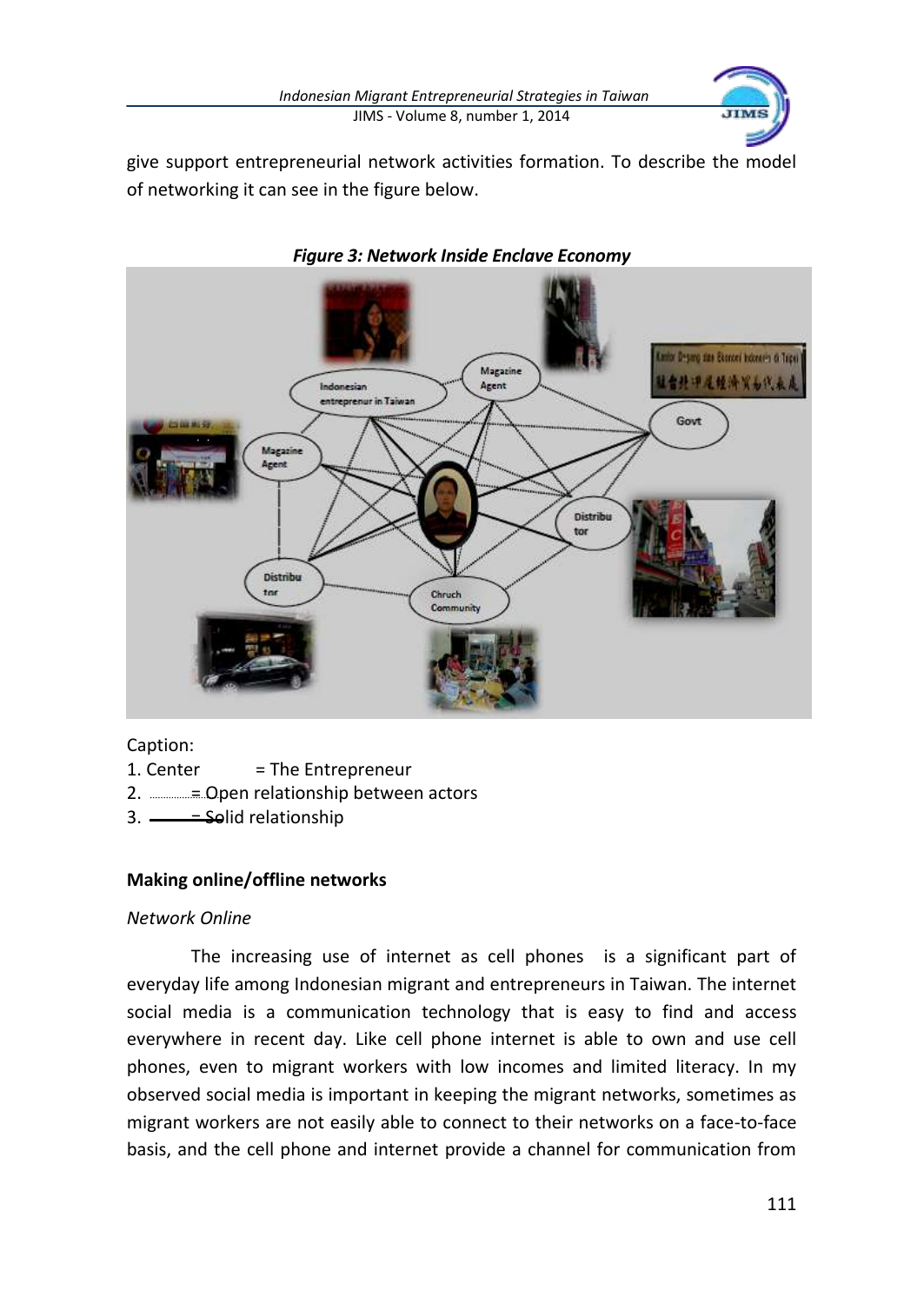

different locations. Actually, in Taiwan internet connection is able to access all over the country, even in the countryside and in remote rural areas. WiFi internet is available free and not free supports free access to the internet throughout in some city. People, especially migrant, they could connect with their networks outside Taiwan and with their families who live in the Indonesian, although in Indonesia countryside still lacks of access to the internet network system. For instance, in the case of Vietnamese female migrant workers in Taiwan, Wang (2007) found that the use of the internet and cell phones is one of the strategies they use to connect with and develop their social networks among their friends and expand their sense of community. In Loveband's study on Indonesian domestic workers in Taiwan (2009:45), it found that migrants have many contact names in their cell phones some of whom they had never met. Even in Lovebland study found in the using a cell phone among Indonesian workers, in observing I found they connect cellphone to internet. Cellphone and internet provided a sense of community and a source of information between both friends and strangers both Taiwan and Indonesian.

The most internet websites frequently used approach by entrepreneurs to make money for social media is Facebook online status. $11$  The online media like Facebook proves potentials of monetization and networking. In the particular case of social media for network, migrants entrepreneur carries out several processes to reconfigure their social networks, especially with customers. Social media uses as 'mediated interactions' particularly in some aspects of selling product and maintaining friendship. They post product photos in wall status or making order messages by email inbox and obtaining any response or reaction. The use of photos or messages on the website serves as a manifestation of the presence pervading product and communicating with the community.

One who practice social media are Ms. SK (40 yo), a young entrepreneur and migrant only graduates from Junior High School in one small village at Central Jawa. She uses Facebook under account is MK in between her time working as a housekeeper and nursing elderly, undertake side activities by selling online as a means to reach an extra money. It's starting she since has a laptop and learn how to browse then try to put some picture selling Muslim clothes in her wall status. Her knowledge about how to use networks in virtual worlds open up her minds

<sup>&</sup>lt;sup>11</sup> Facebook is a free online service that allows people to connect with people they know or they don't. Easily share photos, videos, links, and more with online connected friends. For Indonesian migrant entrepreneurs use Facebook effectively for strategic business networking. Facebook helps create instant networking–like add more friends and share the product. Have an objective in mind that benefits the person you're contacting (e.g. online order).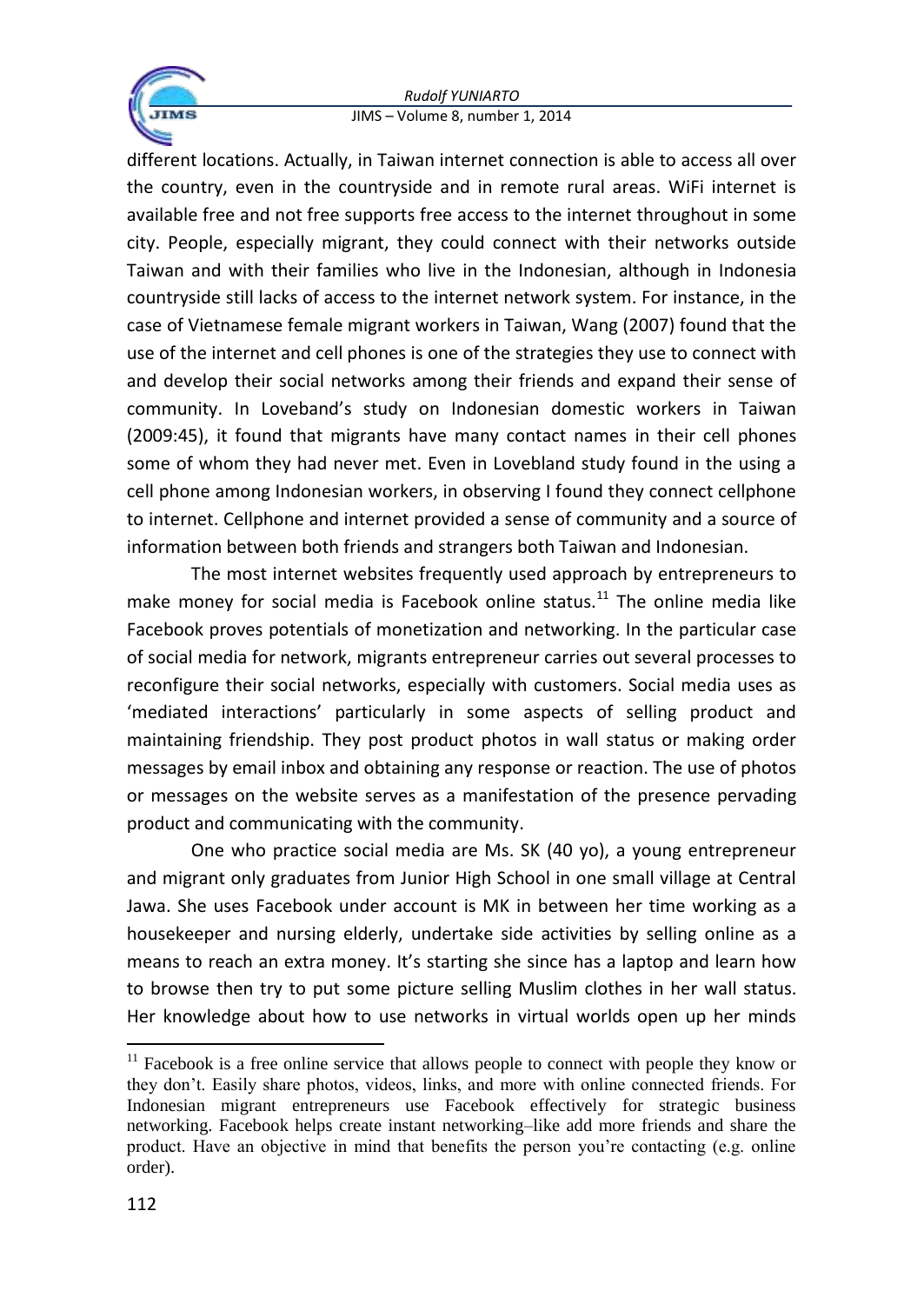

seeing an opportunity to find the additional money. Selling Muslim clothing has many advantages and profitable since the majority of Indonesian migrant in Taiwan is Muslims. In her thought on business migrant, and living as migrant socially, Taiwan much more democratic compares situation Indonesian migrant living in the Middle East. In a migrant social interaction and the opportunity to become an entrepreneur is much more open. Ms. SK incorporated in the Indonesia Muslim Family in Taiwan organization (*Keluarga Muslim Indonesia di Taiwan*/KMIT) and the Indonesian Muslim Association in Taiwan (*Ikatan Warga Muslim Indonesia di Taiwan*/IWAMIT).

Most of her customers are friends and member this organization and joint in the Facebook friendship system, but sometimes if there's any bazaar activity or event related to Indonesian Migrant (*Tenaga Kerja Indonesia*/TKI) also strive to participate. Her intention to get more friends and customers wearing Moslem clothes. Her stocks she is ordering from his sister and family Indonesia or retailed from friends, then photograph and put on Facebook wall. In addition, there are many constraints selling merchandise in cyberspace. Lack of time, sometimes forgot with the order, customers request delivered as soon as possible, it turns out not to be delivered on time. The most important is set up time fit with the main work, prepare an order to hand over to the customer, and keep maintain network with friends as main customers.



### **Figure 4 An example Indonesian Migrant Entrepreneur Online Shopping**

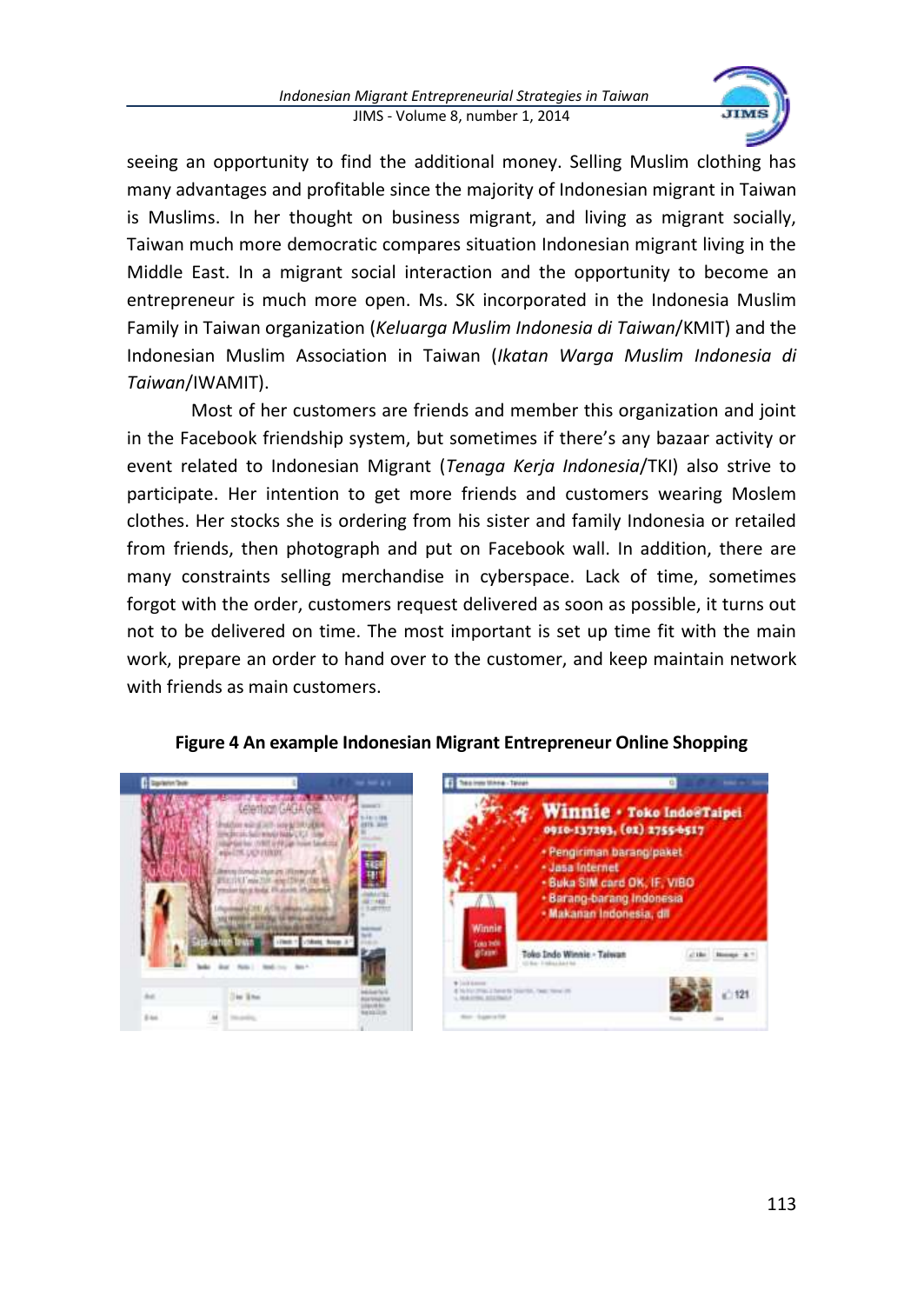

## *Network Offline*

Typically the Indonesian business operation, such as a grocery shop and restaurant, often combined primary business with at very simple karaoke room, or with others facilities such as private learning computer and internet facilities for chatting, learning Mandarin lesson. In other side, also facilitate social activities such as *Arisan<sup>12</sup>*, birthday or wedding party, worshiping *(Pengajian)<sup>13</sup>* , *silahturahmi<sup>14</sup>* , music event, tour and travel, and the group meeting association. These types of entrepreneurship gave them a chance to entering and maintaining their network by the socialization process in the dynamic migrant cultures. Social environment around migrant made the entrepreneurs a chance to socialize, entering, or maintaining their entrepreneurship world, especially making network with consumers. The variety of activities has function to contribute, the real service, give inspiration, togetherness as well as the gratitude entrepreneurs for customer support. Term of 'migrant cultural entrepreneur' is raised up considering such above reality. By drawing on a different cultural repertoire and offering a different perspective on cultural activities, entrepreneurship can potentially act as a key stimulus in the renewal and innovation of the local cultural economy (Brandellero, 2009:32).

In Indonesian culture social relationship philoshopy there is a famous idiom so called "*merawat hubungan*" or caring relationship which meant caring out the soul of a fraternity. The other idiom is *"mangan ora mangan kumpul"* means that no matter if there is no food, people will still gather with each other, to show some spirit of the mutual cooperation and social solidarity. In the context migrant connection, both migrant workers or entrepreneurs defined them self as people who move to another place with the aim of earning a living (gain money) or seeking further knowledge or experience. Because far away from home migrant sharing the same feeling and try to keep their spirit togetherness with friends, in other word they practice 'who want to get sustenance and extends the age, let him tighten friendship relationship'.

<sup>12</sup> Regular social gathering whose members contribute to and take turns at winning an aggregate sum of money

<sup>13</sup> 'Pengajian' came from the word 'kaji' its mean 'review'. Praying session individually or with a group of people, and it is also known for reviewing surah in qur'an; religious lecture; public sermon.

 $14$  It means that come to say hallo to someone or your family and taking a conversation. This term is used for association based similarity regions, religion, or place of work.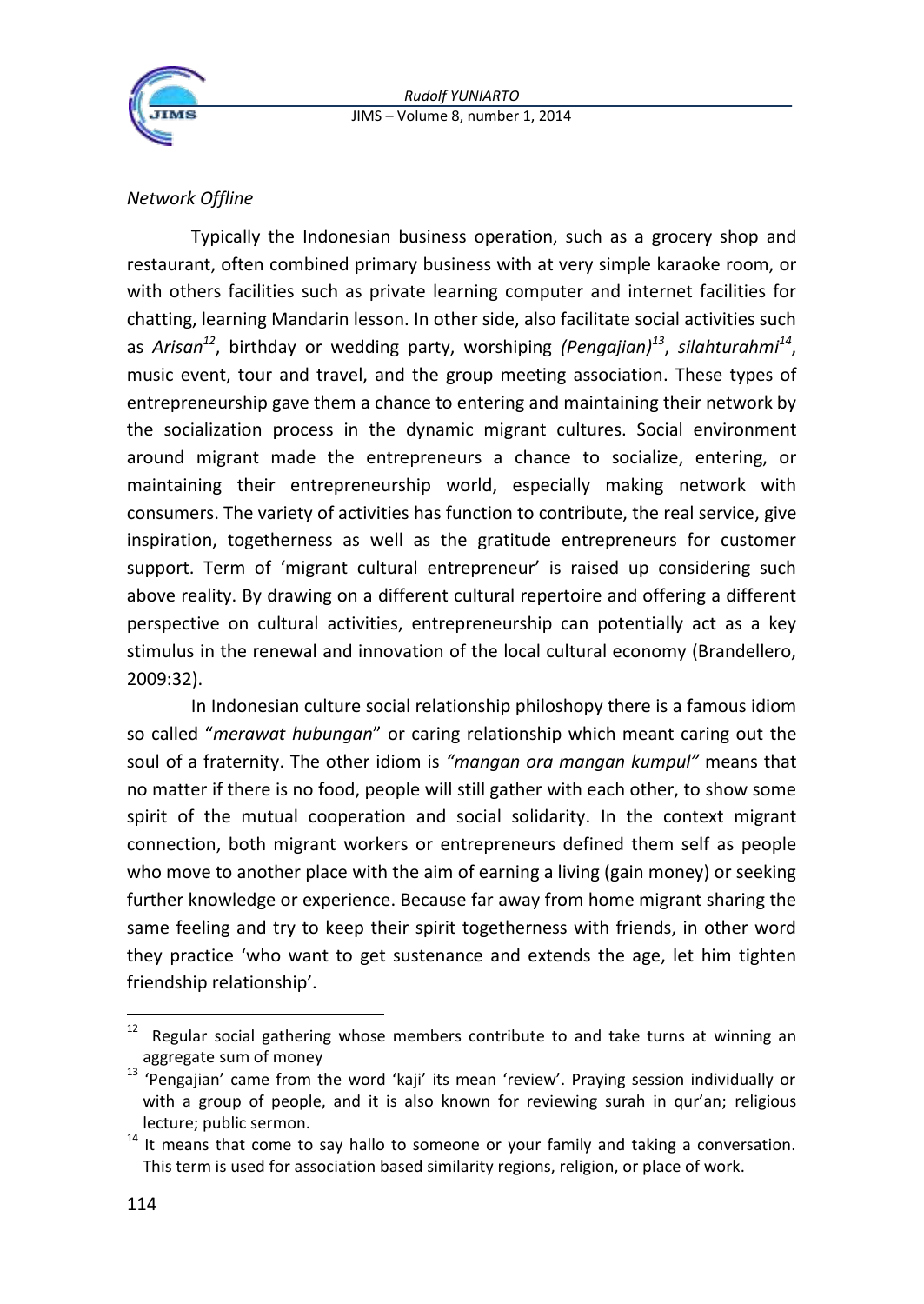

This embodied spirit is known base on an image of the marginalized sojourner is generally depicted to Indonesian workers (Lan, 2003:119). Indonesian migrant workers do unskilled jobs, especially domestic works. They face work difficulties, including language problem, personal relationship between the employer-employee, and their homesickness. The spatial locations of Indonesian workers' Sunday activities clearly symbolize their social status of "marginal insiders." They gather at the *corners* of Taipei's Train Station; they eat and dance *behind* the prime public area in Taoyuan; and they tend to shop *underground*  rather than in skyscraper department stores. They are seen in public, but only at those corners less visible to Taiwanese. Meanwhile, Indonesian workers still struggling for proper treatment, on the other hand, they were trying to enjoy a social life with friends (Lan, 2006; Lovebland, 2002; Young, 2004). There is one study in the aspect of migrants consumption in a specific store and social relationship (Hung Cheng, 2013:22) especially in the Indonesian migrants behavior described that usually like to choose Indonesian store, supermarket, communication/cell phone store and used to patronize the stores which selling homeland commodity.

From situation above, the entrepreneurs import local cultural values in the host society, then (re) production knowledge of migrant the way of life to make social relation (connectivity) between their business operation with migrants. Usually when there are a certain offline activities such as group celebrate Eid al-Fitr, the celebration of the Indonesia Independence Day or the celebration of Chinese new year. For those who business is established, they support activities as sponsor, gave them merchandise, facilitate place, or made some discount product and in the same time this moment they could advertise the company or product by leaflets, posters, handouts to migrant participant. But for others with less capital they maintaining customers made cheaper price or provide friendly services. A migrant day event usually held at Taipei or Taoyuan railway station, big Park, and near the Church or Mosque, it is common practices in those events would be crowded by hundred migrant workers facilitate migrant get their vacation, gather, relax, and be happy.

Besides celebrating national events some company invites customer take a tour travel around Taiwan—just mentioned two names Indonesian Delivery Express or Indonesia-Taiwan Magazine—they regularly held some event such as to visit the Taiwan National Museum, visit heritage place, hiking and enjoying natural scenery, bike tours, game music, short story writing competition,etc. All of this effort as an effort to further enhance the support against the development of migrants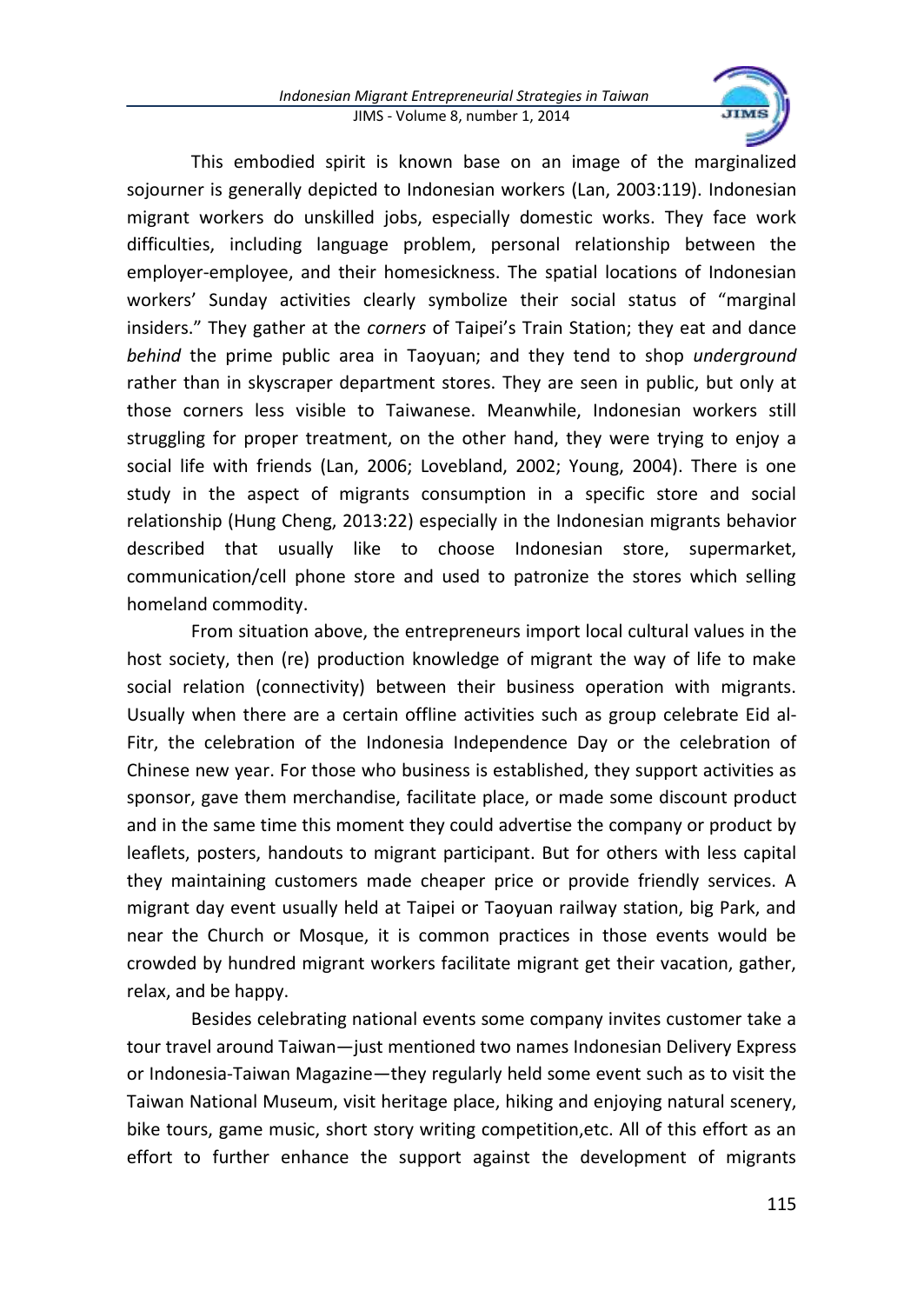

creativity and self actualization. This event also often carried out to give company needs a function to stay in continuous contact with the existing customer base. Someone must know which customer sites are available for referral business, the state of their implementation, and which features are in production use.

# **Figure 5 Making Offline Network Indonesian Entrepreneur with Migrant***<sup>15</sup>*



Gathering (Silahturahmi) Migrant From Ngawi, Central Java



Migrant Birthday and Wedding Party













**HINTA** 



Migrant Day Party (Music and Games Performnce)

<sup>&</sup>lt;sup>15</sup> A compilation from various sources

Visit Museum Event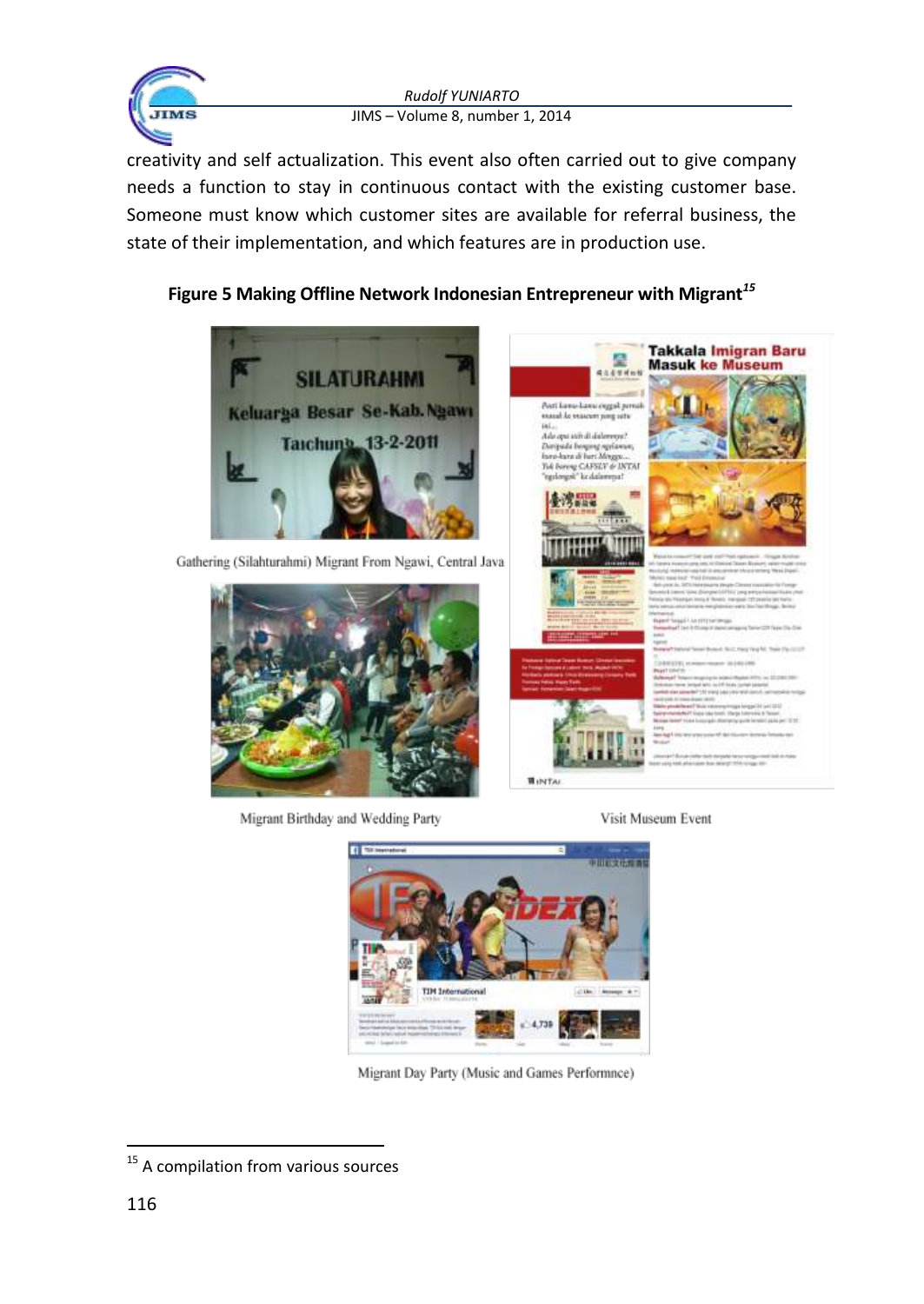

### **Conclusion**

This article proved the form social networks strategy Indonesia businessman migrants in Taiwan their daily activities. Indonesian migrant entrepreneurs maintain various network relations for the benefit of their business. They have their own canals by which they obtain information, capital or employees. Defining their social network, however, is much harder. In a general sense, this study indicates the composition of networks on two levels: first, a relatively personal one of family, clan, relatives, colleagues, and classmate; and second, a somewhat broader level of hometown people, people of the same ethnic group, and others with whom people interact directly or indirectly, such as a government official, company distributors, group association, or even investors. Nevertheless, in the practice among the level of the network often happens to overlap one another. For example, social networking based upon vertical kinship, on the other side of the network also involves a horizontal connection with the neighborhood or friendship in entrepreneurship operation. The above aspects characterize an Indonesian migrant entrepreneurial strategy network. The organizing principle (or focus) is determined and the relations are delineated on the basis of their intensity, direction and type (with explicit attention to the purposes). In such a way becomes clear with which actors an entrepreneur maintains a specific kind of relation, from which at the same time ensues with what purpose the migrant keeps up that relation.

#### *References*

- Aldrich, H.E. & Zimmer, C., 'Resource mobilization through ethnic networks: Kinship and friendship ties of shopkeepers in England,' *Sociological Perspectives*, 30: 422-445, 1986.
- Agusyanto, Ruddy, *Dampak Jaringan Sosial dalam Organisasi: Kasus PAM Jaya, DKI Jakarta*," *Tesis* (Program Pascasarjana UI, 1996.
- Bagchi, Ann. D, *Making Connection. A Study Among Immigrant Profesional.*LFB Scholary Publishing LLC, NY, 2001.
- Bangura, Yusuf, Economic Restructuring, Coping Strategies and Social Change: Implication for Institutional Development in Afrika, in *Development and Change*, vol 25, October 1994, Oxford: Blacwell Pub.Hlm 785-827, 1994.
- Brettell, Caroline. B, Theorizing Migration in Anthropology. The Social Construction of Network, Identities, Communities and Globalscapes in Brettel&Holified..*Migration Theory: Talking Across Discipline.*NY&London, Routledge, 2000.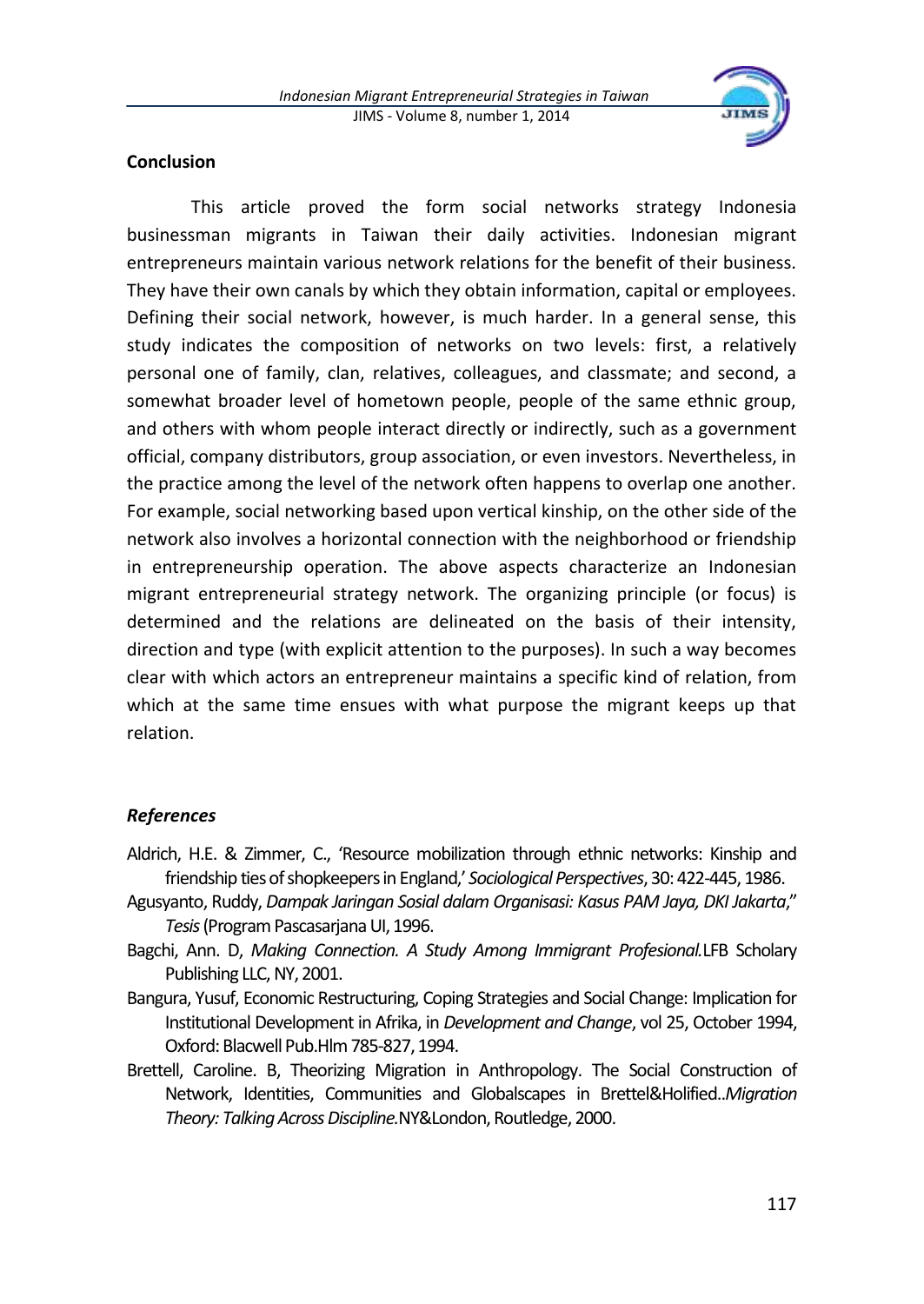

- Brettell, Caroline. B, *Anthropology and Migration: Essays on Transnationalism, Ethnicity, and Identity.*Altamira Press, 2003.
- Brandellero, A.M.C, *Crossing cultural borders? Migrants and ethnic diversity in the cultural industries,*Amsterdam: European Cultural Foundation, 2009.
- Council of Labor Affairs, Executive Yuan R.O.C *Yearbook of Labor Statistics.*http://www.cla.gov.tw/cgi-bin/siteMaker/SM\_theme?page=49c056e1 Retrieved 2011
- Faist, Thomas, *The Volume and Dynamics of International Migration and Transnational Social Spaces.*Oxford: Oxford University Press. Hal: 195-241, 2000
- Huey-jen, *Culture in the Borderlands: "Stories" of Southeast Asian Domestic Workers in Taiwan*. Ph.D.Dissertation. Department of Ethnology. Heidelberg University, 2007.
- Lan, Pei-Chia. Political and Social Geography of Marginal Insiders: Migrant Domestic Workers in Taiwan. *Asian and Pacific Migration Journal*, Vol. 12, No. 1-2, 2003.
- Lan, Pei-Chia, *Global Cinderellas. Migrant Domestics and Newly Rich Employers in Taiwan,* Duke University London, 2006.
- Landolt, Patricia,.*"Salvadoran Economic Transnationalism: Embedded Strategies for Household Maintenance, Immigrant Incorpo-ration, and Entrepreneurial Expansion."* Glo-bal Networks 1:217-42, 2001.
- Loveband, Anne, *Positioning the Product: Indonesian Migrant Women Workers in Contemporary Taiwan.* In Hewison, Kevin and Young, Ken, eds,.*Transnational Migration and Work in Asia.*Routledge London and New York, 2006.
- Loveband, Anne.,*Nationality matters: Indonesian foreign domestic workers in contemporary Taiwan*(PhD dissertation). University of Wollongong, 2009.
- Higuchi, Naoto,*Migrant Networks across Borders: The Case of Brazilian Entrepreneurs in Japan.*Journal of Identity and Migration Studies Volume 4, number 1, 2010
- Hung Chen, Kung., Community Inhabitants' Attitudes on the Partitioning of Urban Space Derived from South-Eastern Asian Migrant Workers' Gathering in Urban Commercial Area—A Case Study on Tainan City, Kaohsiung City and Taichung City in Taiwan. *Sociology Mind*.Vol.4, No.1, 15-23, 2014.
- Julan, Thung, Jaringan Sosial Elit Ekonomi etnis Cina di Indonesia: Studi Kasus Pengusaha Konstruksi di Jakarta. *Jurnal Masyarakat Indonesia,*tahun XVI, No. 2, (167-195), 1989.
- National Immigration Agency Taiwan (NIA) *Foreign Migrant in Taiwan*. http://www.immigration.gov.tw/mp.asp?mp=2 Retrieved November 2013
- McGregor, Elaine.,& Siegel, Melissa. *Social Media and Migration Research.*UNU‐MERIT Working Paper Series, 2013.
- Netting et all, *Households*. *Comparative And Historical Studies Of The Domestic Group*. University of California Press, 1984.
- Omohundro, J.T., "Social Network and Business Success for the Philippine Chinese," in L. Lim & P. Gosling (eds.) *The Chinese in South East Asia: Ethnicity and Economic Activity,* Vol. 1. P. 65-85. Singapore: Maruzen Asia, 1983.